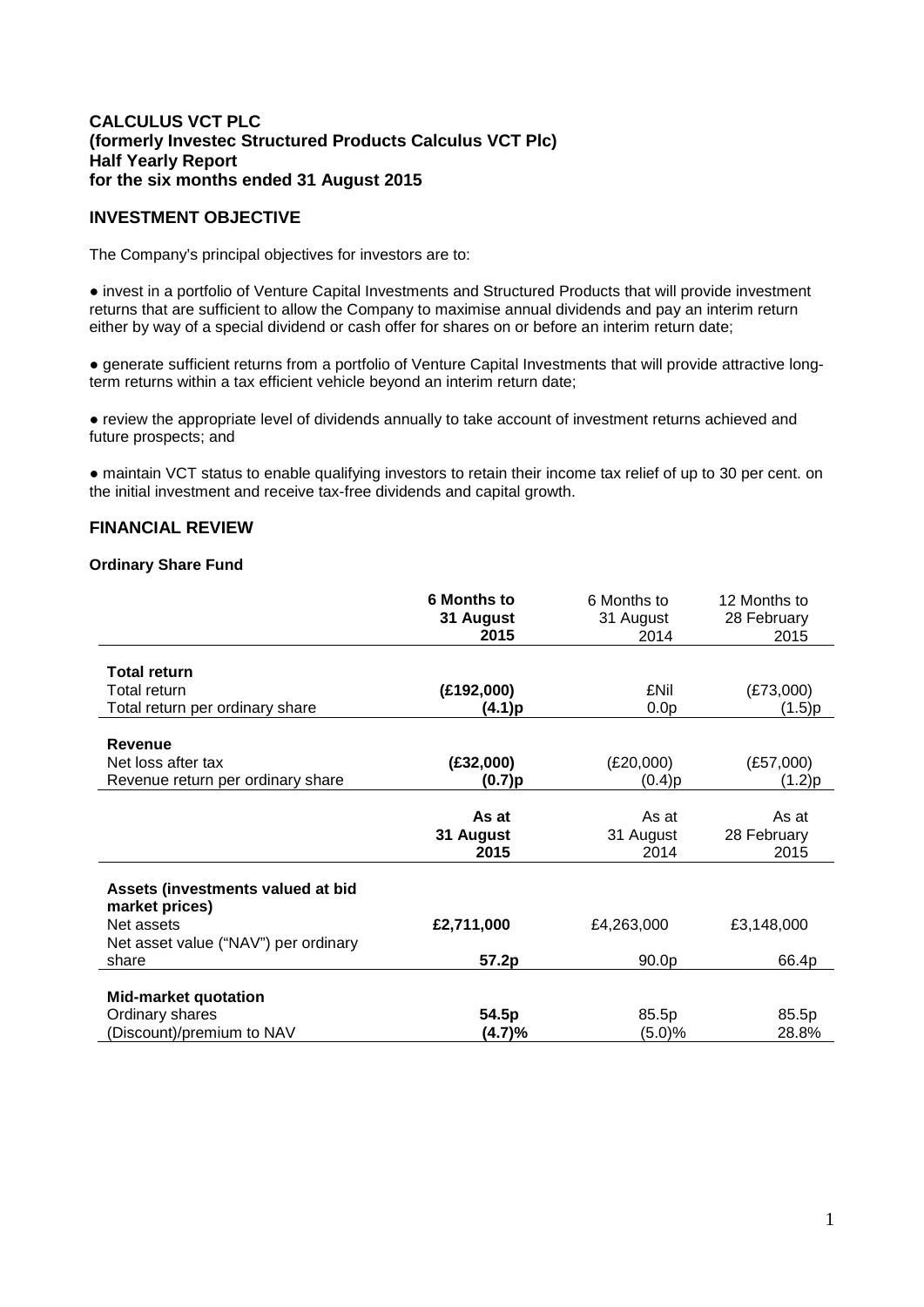# **C Share Fund**

|                                                     | <b>6 Months to</b><br>31 August<br>2015 | 6 Months to<br>31 August<br>2014 | 12 Months to<br>28 February<br>2015 |
|-----------------------------------------------------|-----------------------------------------|----------------------------------|-------------------------------------|
|                                                     |                                         |                                  |                                     |
| <b>Total return</b>                                 |                                         |                                  |                                     |
| Total return                                        | (E85,000)                               | £10,000                          | £61,000                             |
| Total return per C share                            | (4.4)p                                  | 0.5p                             | 3.1 <sub>p</sub>                    |
| <b>Revenue</b>                                      |                                         |                                  |                                     |
| Net loss after tax                                  | (E13,000)                               | (E13,000)                        | (E23,000)                           |
| Revenue return per C share                          | (0.7)p                                  | (0.7)p                           | (1.2)p                              |
|                                                     |                                         |                                  |                                     |
|                                                     | As at                                   | As at                            | As at                               |
|                                                     | 31 August                               | 31 August                        | 28 February                         |
|                                                     | 2015                                    | 2014                             | 2015                                |
| Assets (investments valued at bid<br>market prices) |                                         |                                  |                                     |
| Net assets                                          | £1,569,000                              | £1,688,000                       | £1,739,000                          |
| NAV per C share                                     | 81.2p                                   | 87.4p                            | 90.1p                               |
| <b>Mid-market quotation</b>                         |                                         |                                  |                                     |
| C shares                                            | 90.0p                                   | 90.0p                            | 90.0p                               |
| Premium/(discount) to NAV                           | 10.8%                                   | 3.0%                             | (0.1)%                              |

# **INTERIM MANAGEMENT REPORT**

# **Performance Summary**

The value of the qualifying portfolios for the ordinary shares and the C shares fell over the period, reflecting a challenging period for smaller companies' valuations and extreme volatility in financial markets. The net asset value per ordinary share fell in the period to 31 August 2015 to 57.2 pence compared to 66.4 pence as at 28 February 2015. In part, this was the result of paying a dividend of 5.25 pence per ordinary share in July 2015. This dividend payment took cumulative dividends paid on the ordinary shares since inception to 48.25 pence, bringing the total return per ordinary share to 105.45 pence. The net asset value per C share was 81.2 pence as at 31 August 2015 compared to 90.1 pence as at 28 February 2015. Again, this was, in part, due to the payment of a dividend of 4.5 pence per C share in July 2015. This dividend payment took cumulative dividends paid on the C shares since inception to 18 pence, bringing the total return per C share to 99.2 pence.

Notwithstanding the recent fall in NAV, as the portfolio continues to develop and mature, it should lead to further value creation and provide opportunities for profitable realisations.

#### **Special Interim Dividend on Ordinary Shares**

Within the Company's original subscription documents dated 3 March 2010, it was stated that the Company's aim with regard to the ordinary shares was to produce a return for investors of at least 70 pence per ordinary share by way of dividends or cash tender offers by 14 December 2015.

The Directors are pleased that the Company is going to be in a position to meet the targeted interim return on the ordinary Shares and have today declared a special interim dividend of 21.8 pence per ordinary share, which will be paid on 11 December 2015 to shareholders on the register on 20 November 2015. This dividend will bring the total dividends paid to 70.05 pence per ordinary share.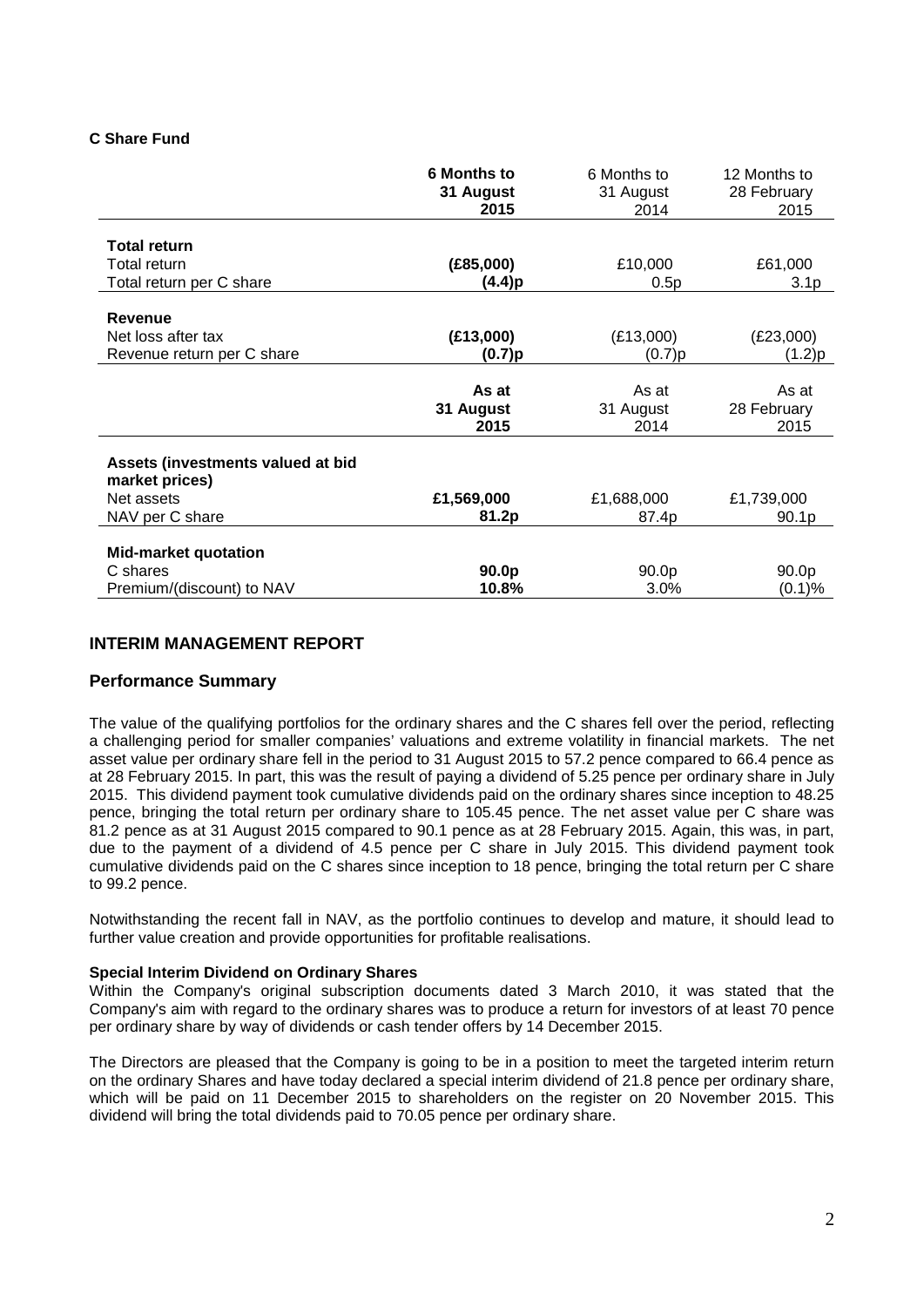# **Venture Capital Investments**

#### **Portfolio developments**

Calculus Capital Limited manages the Company's portfolio of Qualifying Investments. In general, we prefer to take stakes of sufficient size to enable us to play a more influential role in helping the companies develop. Investments may be by way of loan stock and/or preference shares as well as equity. This provides income for the Company which helps us to pay regular dividends and provides a measure of risk mitigation.

The Ordinary Share Fund and the C Share Fund are managed separately although they both have the same investment remit and, therefore, both have similar portfolios. As at 31 August 2015, the Company had eleven Qualifying Investments and ten Qualifying Investments on behalf of the Ordinary Share Fund and the C Share Fund, respectively.

In the six months to 31 August 2015, the Company sold its holding in Venn Life Sciences plc ("Venn") on behalf of the Ordinary Share portfolio raising £80,000. Hembuild Group Limited ("Hembuild") repaid half its loans and Hampshire Cosmetics Limited ("Hampshire") repaid its loans in full from the Ordinary Share portfolio. These two transactions raised £275,000 and the proceeds were used to pay the dividend in July 2015.

### Human Race Group Limited ("Human Race") (Ordinary and C Share Funds)

Human Race operates over 60 mass participation sports events in the UK. The company's events include triathlon, cycling, running, duathlon, aquathlon and open water swimming for over 90,000 participants of all abilities and ages, making it the largest such operator in the UK. Two new flagship events have been successfully launched in 2015: the London Winter Run, the largest inaugural 10k run ever in the UK with 14,000 entries, and the Tour de Yorkshire, a 3 day pro ride in partnership with ASO (organisers of the Tour de France).

### Benito's Hat (trading name for Pico's Limited) (C Share Fund)

Benito's Hat is a Mexican-themed, fast casual restaurant chain offering tailor-made burritos, tacos, salads and a range of specials. Benito's Hat provides an authentic experience and high-quality food, at an affordable price point. The company ended its financial year on 31 July 2015, with like-for-like sites beating both budget and prior year sales. The company opened three sites during the year including at Selfridges on Oxford Street.

# Metropolitan Safe Custody Limited ("Metropolitan") (Ordinary and C Share Funds)

Metropolitan runs two safe custody sites, one in Knightsbridge, the other in St. John's Wood. These profitable, stable businesses serve several thousand customers providing access to the vaults seven days a week. The company has experienced strong year-on-year growth. Metropolitan upgraded systems and added capacity during the financial year just ended.

#### Horizon Discovery Group plc ("Horizon") (C Share Fund)

Horizon is one of the leading life sciences companies in Europe supplying research tools and services that power genomics research and the development of personalised medicines. Horizon had a strong first half with revenues for the six months to 30 June 2015 of £8.6million (same period in 2014: £4.1million). The primary drivers were increased organic growth in the product division and increased organic and inorganic growth in the service division.

#### Hampshire (Ordinary and C Share Funds)

Hampshire manufactures fragrances, body treatments, skincare products and shampoos for third party customers including Bodyshop, Philip Kingsley and Penhaligon. Our investment was made to back a new management turning around this established manufacturer. This has been successfully achieved and the company is now seeking to further grow and diversify its revenue base, including the continuing integration of Mr Pets (an on-line retailer of veterinary and ancillary pet products).

#### Scancell Holdings plc ("Scancell") (C Share Fund)

Scancell is developing novel therapeutic vaccines for treating cancer and infectious disease. The company recently announced that it had completed patient recruitment for its SCIB1 ImmunoBody® Phase 1/2 clinical trial in patients with Stage III/IV melanoma. Whilst the primary objective of the study is to assess safety and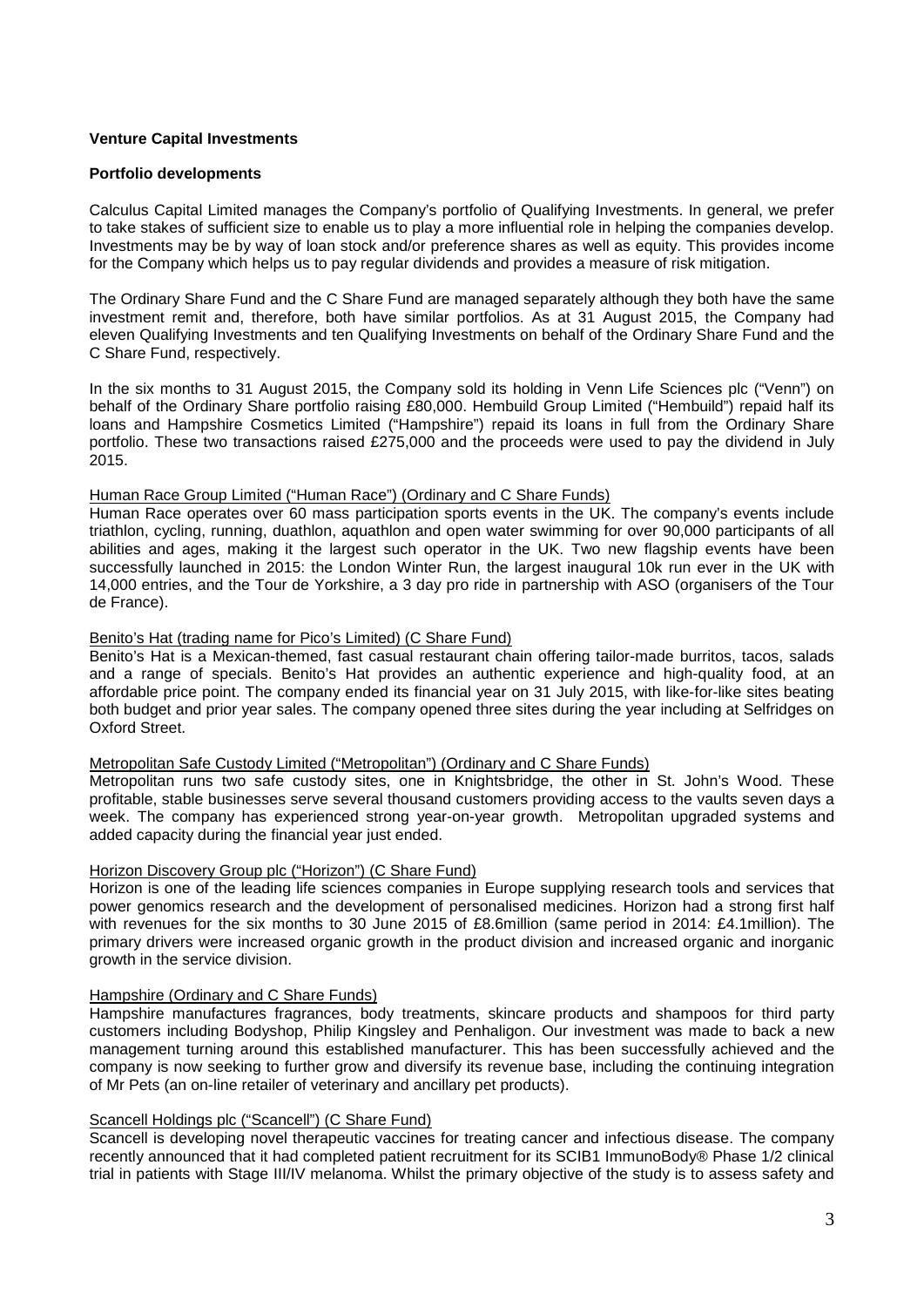tolerability, the trials indicate highly encouraging survival times and melanoma-specific immune responses in patients. As with previously reported data, SCIB1 continues to be a safe and well tolerated treatment with no withdrawals from the study due to drug-related adverse events.

### Venn ("Venn") (C Share Fund)

Venn provides clinical trial management services to pharmaceutical, biotechnology and medical device clients, offering clients a full service, multi-centred capability in Phase II-IV trials across a range of principal disease areas. 2015 revenues are forecast to exceed €8 million, double the previous year, and the company is expected to reach break-even profitability by the year end.

# MicroEnergy Generation Services Limited ("MicroEnergy") (Ordinary Share Fund)

Following the acquisition of an additional 15 turbines in April, MicroEnergy now owns and operates a fleet of 168 small onshore wind turbines (<5kW) installed on farm land in East Anglia and Yorkshire. Revenues from the fleet of turbines come from two sources, both of which are inflation protected, being directly linked to RPI. Firstly, there is the Government backed feed-in tariff (FIT) paid by the electricity suppliers for every kilowatt of electricity generated for twenty years. Secondly, there is an export tariff for any surplus electricity not used by the site owner that is exported to the grid. In the year to the end of March 2015, the fleet generated c. 1 MWh of electricity (c. 80 per cent. of forecast annual energy production). The predicted annual sales to March 2016 is c. £300k.

# Tollan Energy Limited ("Tollan") (Ordinary Share Fund)

Tollan owns a portfolio of roof top solar installations in Northern Ireland which benefits from Northern Ireland Renewable Obligation Certificates (NIROCs). Under the current NIROC regime, solar installations of less than 50kW per site receive 4 NIROCs per megawatt of electricity generated (roughly 17pence per kWh), indexed for 20 years. In addition, the company benefits from the export tariff for any surplus electricity not used by the homeowner that is exported to the grid (equating to roughly 2.4pence per kWh produced). The portfolio is now fully installed and comprises 334 systems (1.55MW), producing at an average efficiency of 83 per cent. from installation to 31 March 2015. For the quarter to the end of June 2015, the fleet generated over 0.5 MWh or 99 per cent. of the seasonally adjusted forecast.

# Quai Administration Services Limited ("Quai") (C Share Fund)

Quai provides platform technology combined with back office administration services for the high-volume personal savings industry. The company's proprietary technology platform provides automated trading and administration, straight through processing, on-line web access and multi-currency portfolio management services. Quai's platform allows it to administer many thousands of individual savings plans at a fraction of the cost incurred by established insurance companies and wealth managers, making it the ideal outsourcing partner. Quai now has six corporate clients, compared to just one at the time of investment. These clients include on-line investment services provider Willis Owen, who has partnered with Quai to power its new investment platform. The new platform allows access to a range of products including ISAs and SIPPs; and provides access to a wide selection of asset classes, including funds and shares, ETFs and bonds.

#### Money Dashboard (trading name for The One Place Capital Limited) (C Share Fund)

Money Dashboard empowers consumers to take control of their finances. By using Money Dashboard, consumers are able to view all of their current accounts, savings accounts and credit cards in one secure place, providing the true view of their finances. Since Calculus Capital's first investment (2013), the company has continued to develop its consumer service with new desktop and mobile features.

### AnTech Limited ("AnTech") (Ordinary Share Fund)

AnTech is a specialist engineering company providing products and services to the upstream oil and gas industry. The company's Products Division offers specialist products across a range of applications including coiled lubing, completion equipment, wireline and drilling. It continues to grow and operate profitably, despite the oil price fall. Antech's Services Division has a new generation of directional coiled tubing drilling tools for effective intervention in existing wells to enhance production yield and extend well life. This is attractive in a low oil price environment.

#### Terrain Energy Limited ("Terrain") (Ordinary and C Share Funds)

Terrain currently has interests in nine petroleum licences: Keddington, Kirklington, Dukes Wood and Burton on the Wolds in the East Midlands, Larne and an offshore licence to the north of Larne in Northern Ireland, Brockham in Surrey and Egmating and Starnberger See in Germany. Terrain has taken advantage of attractive prices in the current market and will shortly complete transactions to acquire interests in two new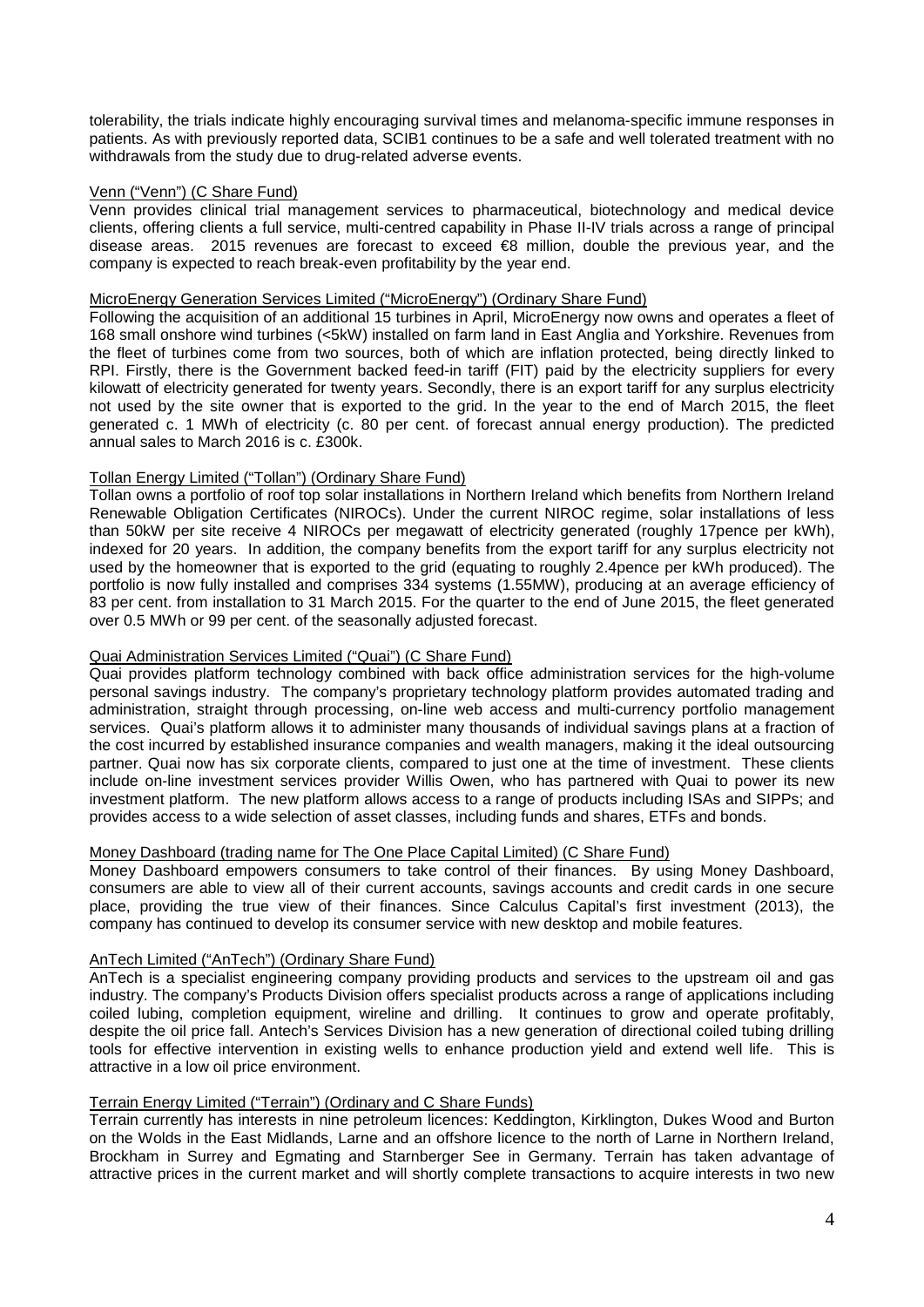licences and increase its interest in one existing licence. The company is currently producing from wells at Keddington and Brockham. New wells at Larne and one of its new licences as well as sidetracks at Keddington and Brockham are due to be drilled in H1 2016.

#### Brigantes Energy Limited ("Brigantes") (Ordinary Share Fund)

Brigantes and Corfe (details of which follows) were initially intended to be one investment but were split for reasons of structural efficiency. Both companies were originally established to hold certain oil and gas exploration assets spun out from InfraStrata Plc. Brigantes' major interest is the Larne licence in Northern Ireland which is estimated to have un-risked prospective resources of 450 million barrels of oil. All permissions and approvals are in place for the licence partners to drill the Woodburn Forest-1 exploration well, which is the first well to be drilled on the license.

### Corfe Energy Limited ("Corfe") (Ordinary Share Fund)

Corfe's license interests are predominantly in the Dorset area. Initial interpretation of the reprocessed 3D data over the P1918 licence adjacent to Wytch Farm shows a prospect with P50 prospective resources of some 34 million barrels of oil. A preliminary interpretation of Corfe licenses PEDL237 and PL090 also indicates a number of interesting opportunities.

### Dryden Human Capital Group ("Dryden") (Ordinary Share Fund)

Dryden specialises in the actuarial, insurance and compliance recruitment sector across UK, Europe and the Far East. The company has made significant progress in the implementation of new systems and working processes and after a difficult trading period, is showing evidence of improved performance.

### Hembuild (Ordinary Share Fund)

Award winning Hembuild is a leading provider of fast-track, sustainable building systems. Signature buildings include the science museum's large item archive, Marks and Spencers' Cheshire Oaks superstore, the largest outside Marble Arch, and a corporate archive for GlaxoSmithKline. Its modular construction panels, made from hemp based materials, provide one of the lowest carbon footprint solutions available. Although Hembuild's systems have a very low carbon footprint, are thermally efficient and cost effective, the company's products have struggled to achieve wide market acceptance.

#### **Developments since the period end**

In September 2015, the Company sold its holding in Horizon from the C share portfolio. The sale raised over £90,000 in proceeds for the C Share Fund, representing a 1.8 times return on cost.

Other than disclosed above, there have not been any significant developments in the venture capital portfolio since the period end.

# **Structured Products Portfolio**

A significant proportion of the portfolio of Structured Products have now reached full term and there has been little change over the past six months in the portfolio.

Despite the recent volatility in the market, the FTSE 100 continues to support valuations in the Structured Products portfolio. The index has fallen from its level of 6,247.94 as at 28 August 2015 to 6,061.61 as at 30 September 2015, however it continues to sit comfortably above all of the product's strike levels. Swap rates have decreased over the past month while market volatility spiked in early September. Values of the Structured Product portfolio look strong, with the highest strike value at 5,262.85 in the Ordinary Share Fund and 5,246.99 in the C Share Fund.

No new investments were made in Structured Products during the period.

The Structured Products will achieve their target return subject to the Final Index Level of the FTSE 100 being higher than the Initial Index Level. The capital is at risk on a one-for-one basis ("CAR") if the FTSE 100 Index falls more than 50 per cent. at any time during the investment term and fails to fully recover at maturity such that the Final Index Level is below the Initial Index Level. As at 31 August 2015, the following investments had been made in Structured Products: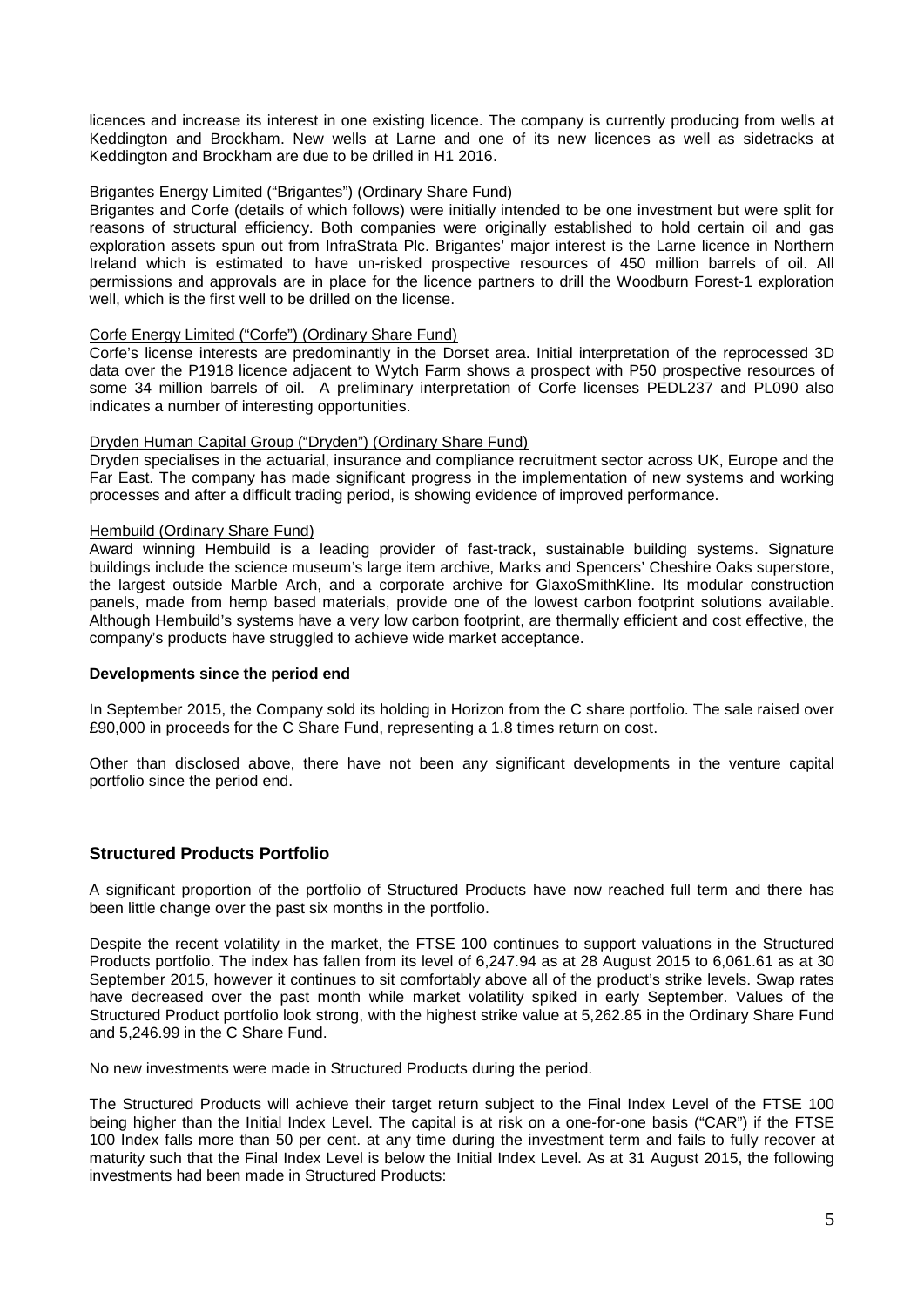# **Ordinary Share Fund Structured Products Portfolio as at 31 August 2015**

| <b>Issuer</b>        | <b>Strike</b><br>Date | <b>FTSE</b><br>100 Initial<br><b>Index</b><br>Level | <b>Notional</b><br><b>Investment</b> | <b>Purchase</b><br><b>Price</b> | <b>Price</b><br>as at<br>31 August<br>2015 | <b>Maturity</b><br><b>Date</b> | <b>Return/Capital</b><br>at Risk ("CAR") |
|----------------------|-----------------------|-----------------------------------------------------|--------------------------------------|---------------------------------|--------------------------------------------|--------------------------------|------------------------------------------|
|                      |                       |                                                     |                                      |                                 |                                            |                                | 185% if FTSE 100                         |
| <b>Investec Bank</b> |                       |                                                     |                                      |                                 |                                            |                                | higher*; CAR if FTSE 100                 |
| pic                  | 14/05/2010            | 5,262.85                                            | £500,000                             | £0.98                           | £1.840032                                  | 19/11/2015                     | falls more than 50%                      |

**Matured/Sold**

| <b>Issuer</b>                                               | <b>Strike</b><br>Date    | <b>FTSE</b><br>100 Initial<br><b>Index</b><br>Level at<br><b>Maturity</b> | <b>Notional</b><br>Investment | <b>Purchase</b><br><b>Price</b> | Price at<br>Maturity/<br><b>Sale</b> | <b>Maturity</b><br>Date/<br><b>Date Sold</b> | <b>Return/Capital</b><br>at Risk ("CAR")                                                  |
|-------------------------------------------------------------|--------------------------|---------------------------------------------------------------------------|-------------------------------|---------------------------------|--------------------------------------|----------------------------------------------|-------------------------------------------------------------------------------------------|
| <b>HSBC Bank plc</b>                                        | 01/07/2010               | 4,805.75                                                                  | £500,000                      | £1.00                           | Returned<br>£1.2510                  | 06/07/2012                                   | 125.1% if FTSE 100<br>higher*; CAR if FTSE 100<br>falls more than 50%                     |
| The Royal Bank<br>of Scotland plc                           | 18/03/2011               | 5,718.13                                                                  | £50,000                       | £1.00                           | Returned<br>£1.1050                  | 19/03/2012                                   | Autocallable 10.5% p.a.;<br>CAR if FTSE 100 falls<br>more than 50%                        |
| <b>Nomura Bank</b><br>International**                       | 28/05/2010               | 5,188.43                                                                  | £350,000                      | £0.98                           | Sold at<br>£1.2625                   | 30/03/2012                                   | 137% if FTSE 100<br>higher*; CAR if FTSE 100<br>falls more than 50%                       |
| <b>Morgan Stanley</b><br><b>International</b>               | 10/06/2010               | 5,132.50                                                                  | £500,000                      | £1.00                           | Sold at<br>£1.3224                   | 31/10/2012                                   | 134% if FTSE 100<br>higher*; CAR if FTSE 100<br>falls more than 50%                       |
| <b>Abbey National</b><br><b>Treasury</b><br><b>Services</b> | 03/08/2011               | 5,584.51                                                                  | £50,000                       | £1.00                           | Sold at<br>£1.1900                   | 21/06/2013                                   | 126% if FTSE 100<br>higher*; CAR if FTSE 100<br>falls more than 50%                       |
| The Royal Bank<br>of Scotland plc<br><b>Abbey National</b>  | 05/05/2010<br>25/05/2010 | 5,341.93<br>4,940.68                                                      | £275,000<br>£350,000          | £0.96<br>£0.99                  | Sold at<br>£1.6057<br>Sold at        | 06/11/2014<br>06/11/2014                     | 162.5% if FTSE 100<br>higher*; CAR if FTSE 100<br>falls more than 50%<br>185% if FTSE 100 |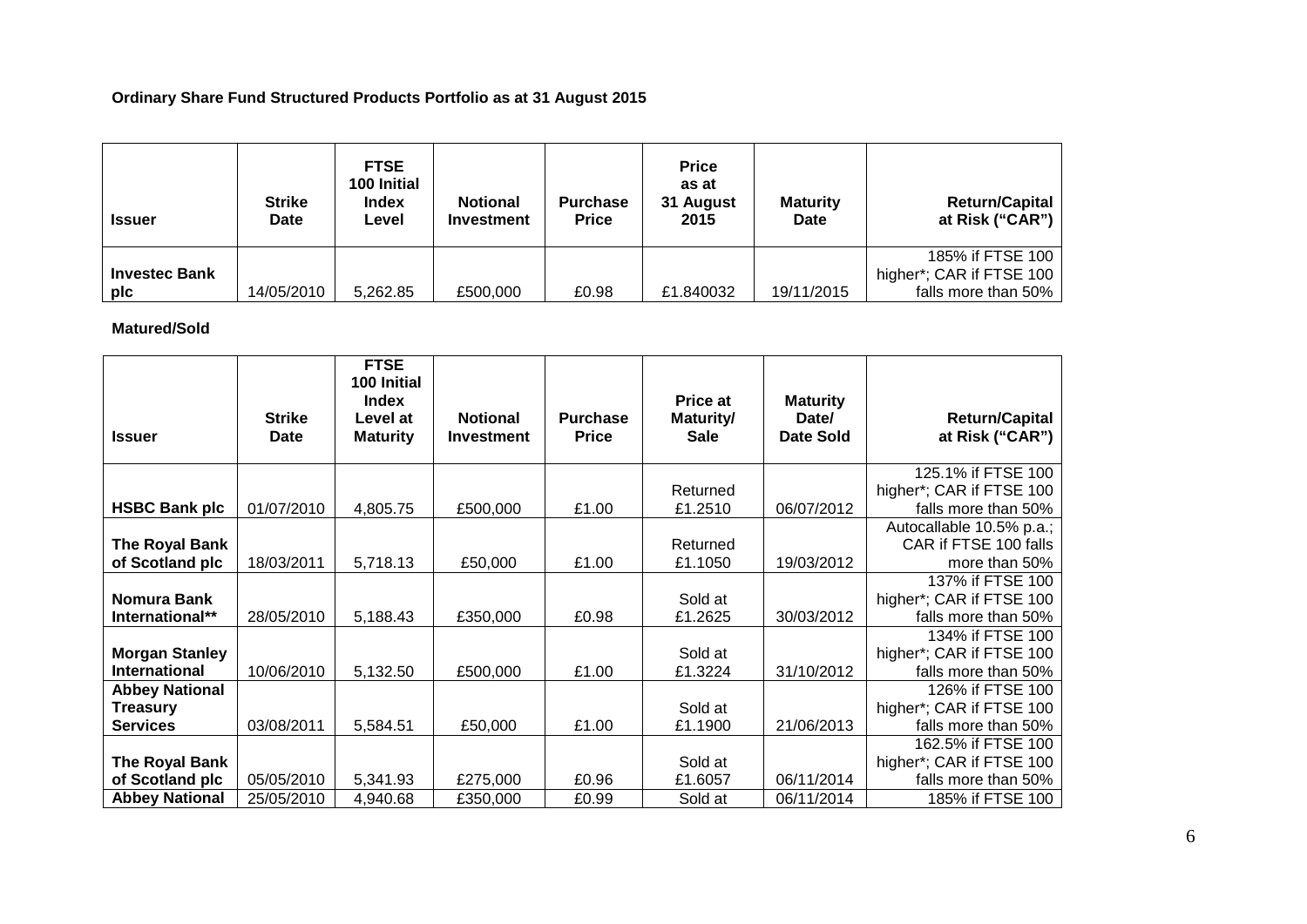| asu             |  |  | $-700c$<br>ъ. | $- - - -$<br>$\sim$<br>.<br>.JAP.<br>-it<br>าıaneı<br>SЕ<br>vu<br>. . |
|-----------------|--|--|---------------|-----------------------------------------------------------------------|
| <b>Services</b> |  |  |               | 50%<br>more<br>talls<br>tnar                                          |

The total current valuation of the amount invested in Structured Products in the Ordinary Share Fund as at 31 August 2015 was £920,016

# **C Share Fund Structured Products Portfolio as at 31 August 2015**

| <b>Issuer</b>        | <b>Strike Date</b> | <b>FTSE</b><br>100 Initial<br><b>Index</b><br>Level | <b>Notional</b><br><b>Investment</b> | <b>Purchase</b><br><b>Price</b> | Price at 31<br><b>August 2015</b> | <b>Maturity</b><br><b>Date</b> | <b>Return/Capital at Risk</b><br>("CAR") |
|----------------------|--------------------|-----------------------------------------------------|--------------------------------------|---------------------------------|-----------------------------------|--------------------------------|------------------------------------------|
|                      |                    |                                                     |                                      |                                 |                                   |                                | 182% if FTSE 100                         |
| <b>Investec Bank</b> |                    |                                                     |                                      |                                 |                                   |                                | higher*; CAR if FTSE 100                 |
| plc                  | 05/08/2011         | 5.246.99                                            | £328,000                             | £1.00                           | £1.588735                         | 10/03/2017                     | falls more than 50%                      |

**Matured/Sold**

| <b>Issuer</b>         | <b>Strike Date</b> | <b>FTSE</b><br>100 Initial<br>Index<br>Level at<br><b>Maturity</b> | <b>Notional</b><br><b>Investment</b> | <b>Purchase</b><br><b>Price</b> | Price at<br><b>Maturity</b> | <b>Maturity</b><br><b>Date</b> | <b>Return/Capital at Risk</b><br>("CAR") |
|-----------------------|--------------------|--------------------------------------------------------------------|--------------------------------------|---------------------------------|-----------------------------|--------------------------------|------------------------------------------|
|                       |                    |                                                                    |                                      |                                 |                             |                                | Autocallable 10.5% p.a.;                 |
| The Royal Bank        |                    |                                                                    |                                      |                                 | Returned                    |                                | CAR if FTSE 100* falls                   |
| of Scotland plc       | 18/03/2011         | 5.718.13                                                           | £200,000                             | £1.00                           | £1.1050                     | 19/03/2012                     | more than 50%                            |
|                       |                    |                                                                    |                                      |                                 |                             |                                | 137% if FTSE 100                         |
| Nomura Bank           |                    |                                                                    |                                      |                                 | Returned                    |                                | higher*; CAR if FTSE 100                 |
| International**       | 28/05/2010         | 5.188.43                                                           | £350,000                             | £1.26                           | £1.3700                     | 20/02/2013                     | falls more than 50%                      |
| <b>Abbey National</b> |                    |                                                                    |                                      |                                 |                             |                                | 126% if FTSE 100                         |
| <b>Treasury</b>       |                    |                                                                    |                                      |                                 | Returned                    |                                | higher*; CAR if FTSE 100                 |
| <b>Services</b>       | 03/08/2011         | 5.584.51                                                           | £200,000                             | £1.00                           | £1.2600                     | 05/02/2014                     | falls more than 50%                      |

The total current valuation of the amount invested in Structured Products in the C Share Fund as at 31 August 2015 was £521,105.

\* The Final Index Level is calculated using 'averaging', meaning that the average of the closing levels of the FTSE 100 is taken on each Business Day over the last 2-6 months of the Structured Product plan term (the length of the averaging period differs for each plan). The use of averaging to calculate the return can reduce adverse effects of a falling market or sudden market falls shortly before maturity. Equally, it can reduce the benefits of an increasing market or sudden market rises shortly before maturity.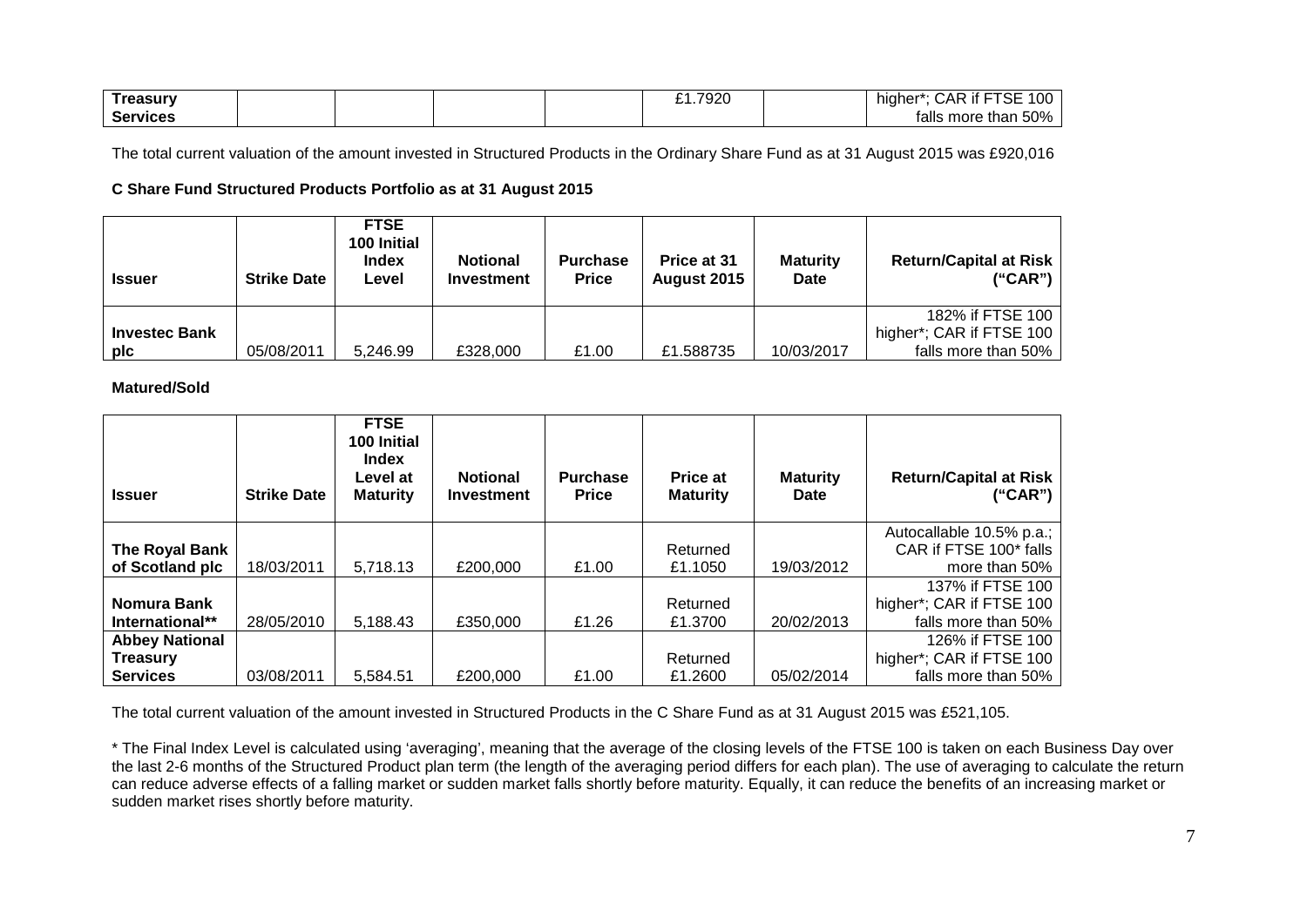\*\* The Nomura Structured Product was sold prior to maturity with a return on initial investment of 28.8 per cent. This was sold to the C Share Fund

23 October 2015 23 October 2015

Calculus Capital Limited **Invested Invested Structured Products**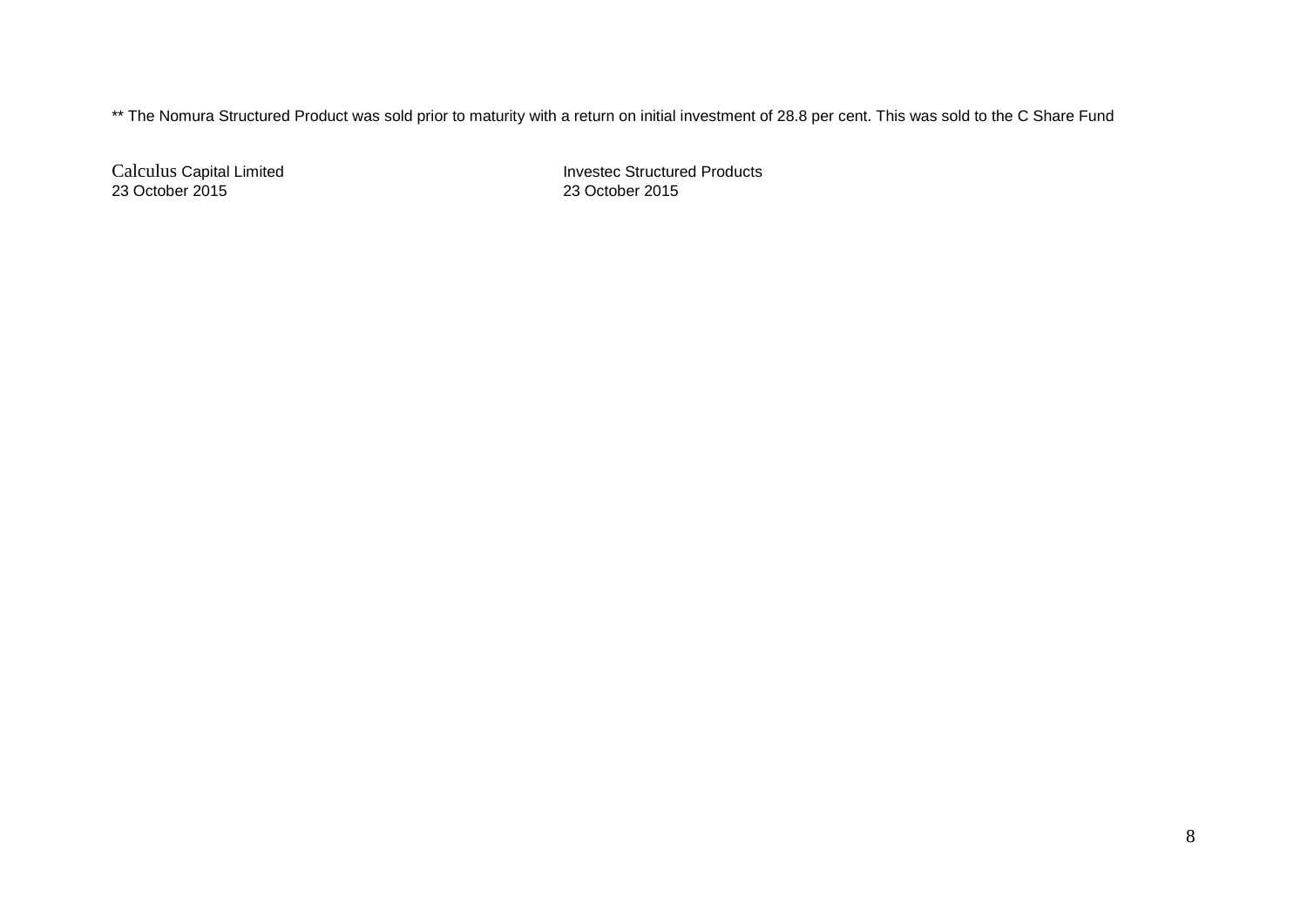# **INVESTMENT PORTFOLIO AS AT 31 AUGUST 2015 - ORDINARY SHARE FUND**

## **% of Net Assets**

| Net current assets | Unquoted - Ioan stock<br>Quoted and unquoted - ordinary and preference shares<br>45%<br>Unquoted - liquidity funds<br>۰<br>6% |
|--------------------|-------------------------------------------------------------------------------------------------------------------------------|
|                    | 1በበ%                                                                                                                          |

### **Sector - % of Portfolio**

| <b>Structured Products</b>                   | 36% |
|----------------------------------------------|-----|
| Quoted and unquoted - Qualifying Investments | 64% |
| Unquoted - other non-Qualifying Investments  | ۰   |
|                                              |     |

| Company                                                | <b>Nature of</b><br><b>Business</b> | <b>Book Cost</b><br>£'000 | <b>Valuation</b><br>£'000 | % of Net<br><b>Assets</b> | $%$ of<br><b>Portfolio</b> |
|--------------------------------------------------------|-------------------------------------|---------------------------|---------------------------|---------------------------|----------------------------|
| <b>Structured Products</b>                             |                                     |                           |                           |                           |                            |
| Investec Bank plc                                      | Banking                             | 490                       | 920                       | 34%                       | 36%                        |
| <b>Total Structured Products</b>                       |                                     | 490                       | 920                       | 34%                       | 36%                        |
|                                                        |                                     |                           |                           |                           |                            |
| <b>Qualifying Investments</b><br><b>AnTech Limited</b> |                                     |                           |                           |                           |                            |
|                                                        | Oil services                        | 270                       | 323                       | 12%                       | 13%                        |
| Human Race Group Limited                               | Leisure                             | 300                       | 300                       | 11%                       | 12%                        |
| <b>Terrain Energy Limited</b>                          | Onshore oil and                     |                           |                           |                           |                            |
|                                                        | gas production                      | 100                       | 173                       | 6%                        | 7%                         |
| <b>Tollan Energy Limited</b>                           | Energy                              | 150                       | 164                       | 6%                        | 6%                         |
| Metropolitan Safe Custody                              | Safe depository                     |                           |                           |                           |                            |
| Limited                                                | services                            | 90                        | 155                       | 6%                        | 6%                         |
| Hampshire                                              | Cosmetics                           | 100                       | 153                       | 6%                        | 6%                         |
| MicroEnergy Generation                                 |                                     |                           |                           |                           |                            |
| <b>Services Limited</b>                                | Energy                              | 150                       | 147                       | 5%                        | 6%                         |
| <b>Brigantes Energy Limited</b>                        | Oil and gas                         |                           |                           |                           |                            |
|                                                        | exploration and                     |                           |                           |                           |                            |
|                                                        | production                          | 127                       | 108                       | 4%                        | 4%                         |
| Hembuild                                               | Construction                        | 182                       | 63                        | 2%                        | 2%                         |
| Corfe Energy Limited                                   | Oil and gas                         |                           |                           |                           |                            |
|                                                        | exploration and                     |                           |                           |                           |                            |
|                                                        | production                          | 76                        | 45                        | 2%                        | 2%                         |
| Dryden Human Capital Group                             | Human                               |                           |                           |                           |                            |
| Limited                                                | resources                           | 100                       | $\overline{7}$            |                           |                            |
| Heritage House Limited                                 | Publishing and                      |                           |                           |                           |                            |
|                                                        | media services                      | 125                       |                           |                           |                            |
| Secure Electrans Limited                               | E-commerce                          |                           |                           |                           |                            |
|                                                        | security                            | 112                       | $\blacksquare$            | $\blacksquare$            |                            |
|                                                        |                                     |                           |                           |                           |                            |
| <b>Total Qualifying Investments</b>                    |                                     | 1,882                     | 1,638                     | 60%                       | 64%                        |

100%

# **Other non-Qualifying**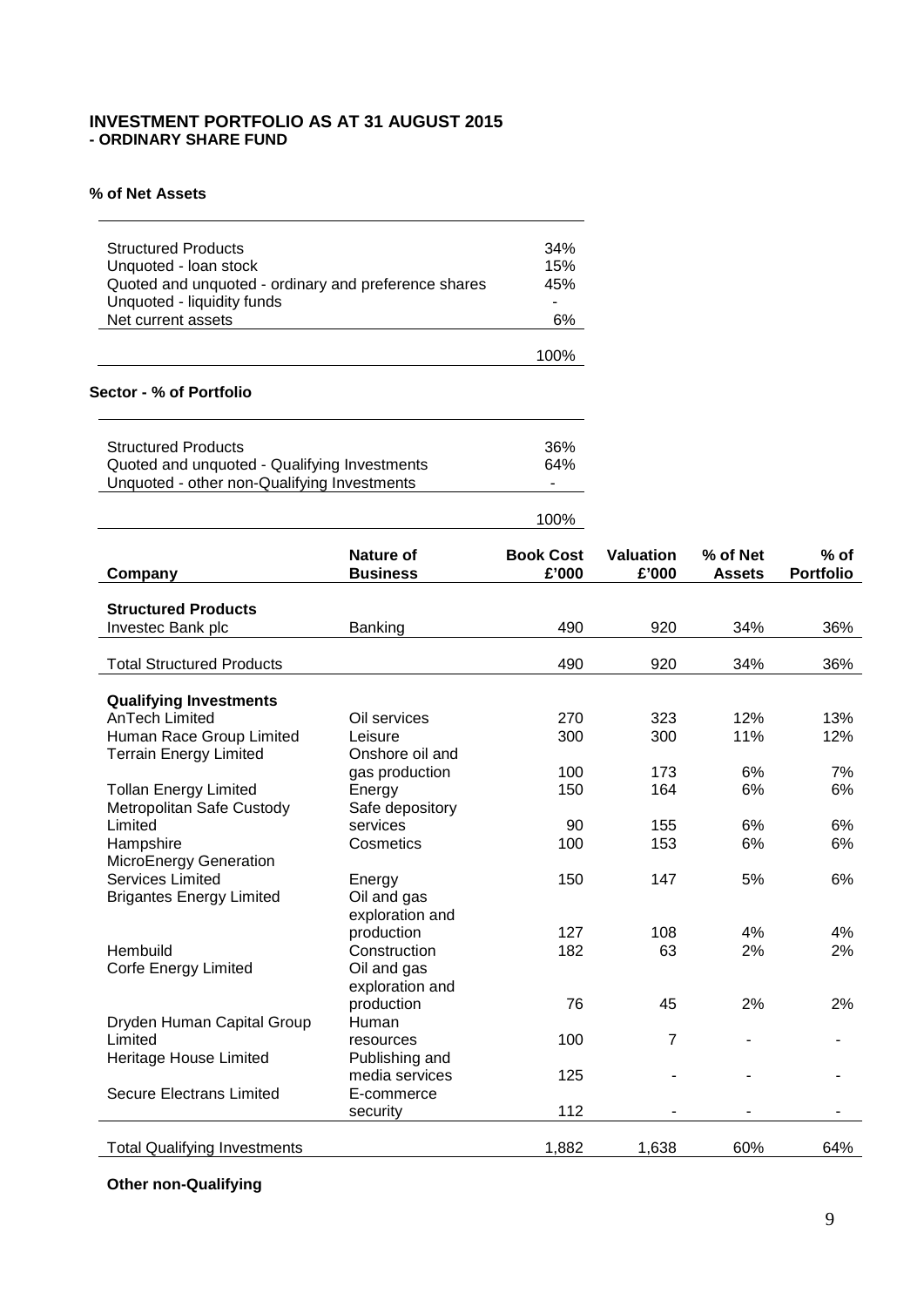| <b>Investments</b>               |                |       |       |                          |      |
|----------------------------------|----------------|-------|-------|--------------------------|------|
| Aberdeen Sterling Liquidity Fund | Liquidity fund |       |       | $\overline{\phantom{a}}$ | ۰    |
|                                  |                |       |       |                          |      |
| Total Other non-Qualifying       |                |       |       |                          |      |
| Investments                      |                |       |       | ٠                        |      |
|                                  |                |       |       |                          |      |
| <b>Total Investments</b>         |                | 2,373 | 2,559 | 94%                      | 100% |
|                                  |                |       |       |                          |      |
| Net Current Assets less          |                |       |       |                          |      |
| Creditors due after one year     |                |       | 152   | 6%                       |      |
|                                  |                |       |       |                          |      |
| <b>Net Assets</b>                |                |       | 2,711 | 100%                     |      |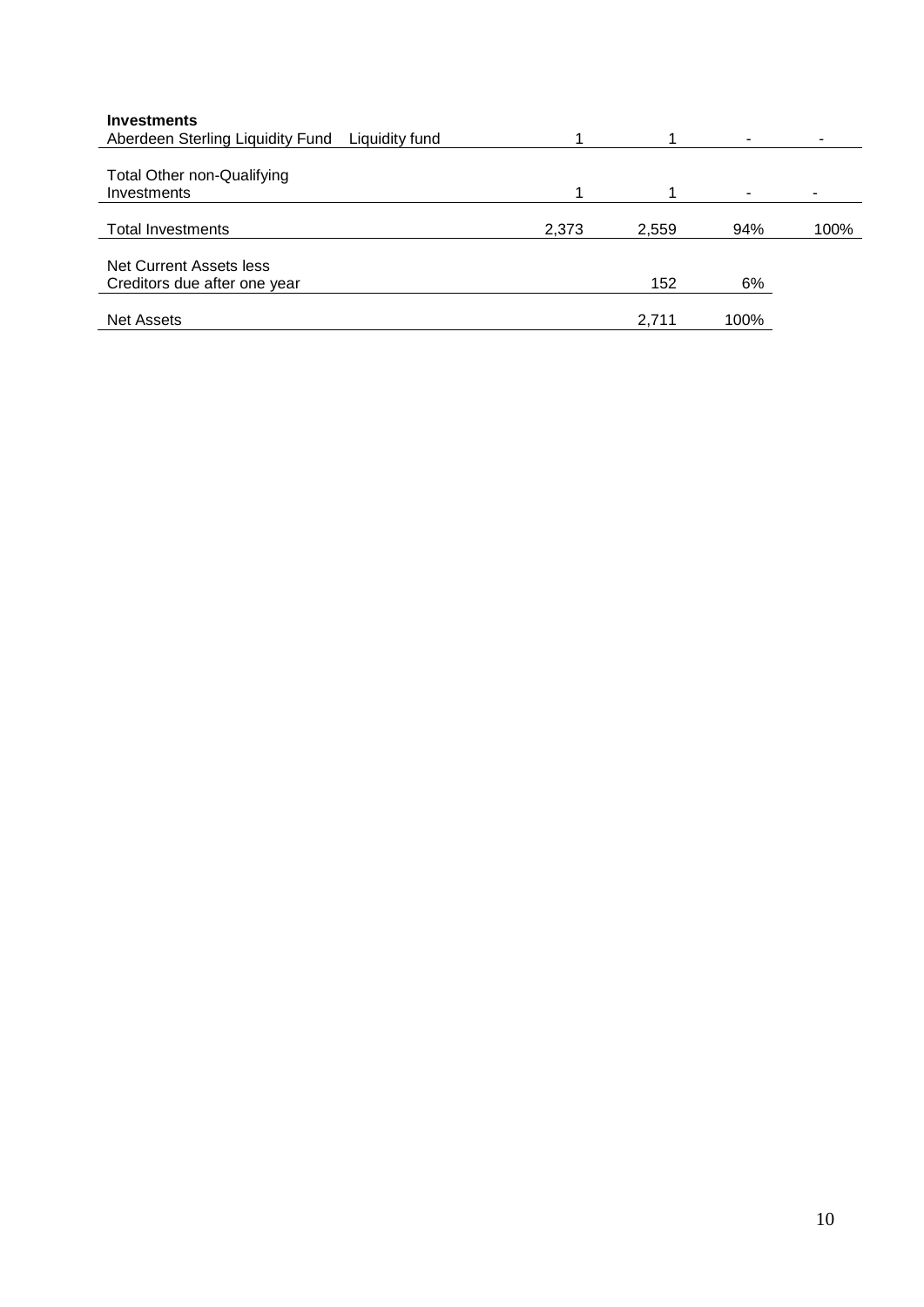# **INVESTMENT PORTFOLIO AS AT 31 AUGUST 2015 - C SHARE FUND**

# **% of Net Assets**

| Sector - % of Portfolio                                                                                     |            |
|-------------------------------------------------------------------------------------------------------------|------------|
|                                                                                                             | 100%       |
| Net current assets                                                                                          | (1)%       |
| Unquoted - Ioan stock<br>Quoted and unquoted - ordinary and preference shares<br>Unquoted - liquidity funds | 13%<br>55% |
| <b>Structured Products</b>                                                                                  | 33%        |

| <b>Structured Products</b>                   | 33%  |
|----------------------------------------------|------|
| Quoted and unquoted - Qualifying Investments | 67%  |
| Unquoted – other non-Qualifying Investments  |      |
|                                              |      |
|                                              | 100% |
|                                              |      |

| Company                                                   | Nature of<br><b>Business</b>              | <b>Book Cost</b><br>£'000 | <b>Valuation</b><br>£'000 | % of Net<br><b>Assets</b> | $%$ of<br><b>Portfolio</b> |
|-----------------------------------------------------------|-------------------------------------------|---------------------------|---------------------------|---------------------------|----------------------------|
|                                                           |                                           |                           |                           |                           |                            |
| <b>Structured Products</b>                                |                                           |                           |                           |                           |                            |
| Investec Bank plc                                         | Banking                                   | 328                       | 521                       | 33%                       | 33%                        |
|                                                           |                                           |                           |                           |                           |                            |
| <b>Total Structured Products</b>                          |                                           | 328                       | 521                       | 33%                       | 33%                        |
| <b>Qualifying Investments</b><br>Hampshire                |                                           |                           |                           |                           |                            |
|                                                           | Cosmetics                                 | 150                       | 162                       | 10%                       | 10%                        |
| Human Race Group<br>Limited<br><b>Quai Administration</b> | Leisure                                   | 150                       | 150                       | 10%                       | 10%                        |
| <b>Services Limited</b><br>The One Place Capital          | Technology                                | 150                       | 150                       | 10%                       | 10%                        |
| Limited                                                   | Personal finance                          | 127                       | 127                       | 8%                        | 8%                         |
| Scancell Holdings plc                                     | <b>Biotech</b>                            | 100                       | 119                       | 8%                        | 8%                         |
| <b>Horizon Discovery Group</b><br>plc                     | Biotechnology                             | 50                        | 83                        | 5%                        | 5%                         |
| <b>Terrain Energy Limited</b>                             | Onshore oil and gas                       |                           |                           |                           |                            |
| Metropolitan Safe Custody                                 | production<br>Safe depository             | 50                        | 81                        | 5%                        | 5%                         |
| Limited                                                   | services                                  | 40                        | 69                        | 4%                        | 4%                         |
| Pico's Limited<br>Venn                                    | Leisure                                   | 50                        | 64                        | 4%                        | 4%                         |
| Heritage House Limited                                    | Clinical research<br>Publishing and media | 80                        | 56                        | 4%                        | 3%                         |
|                                                           | services                                  | 63                        | $\blacksquare$            | -                         |                            |
| <b>Secure Electrans Limited</b>                           | E-commerce security                       | 75                        |                           |                           |                            |
| <b>Total Qualifying</b>                                   |                                           |                           |                           |                           |                            |
| Investments                                               |                                           | 1,085                     | 1,061                     | 68%                       | 67%                        |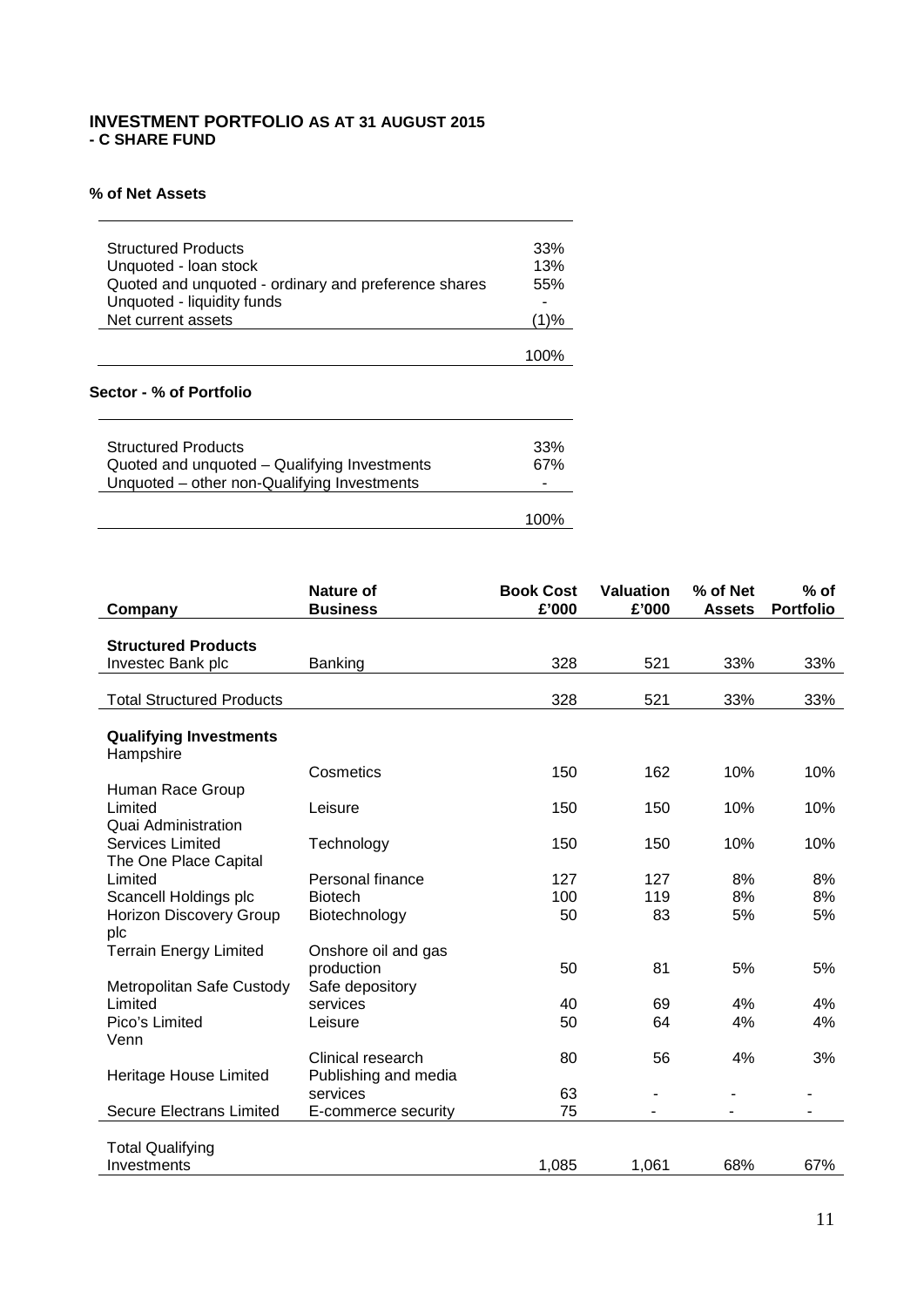| <b>Other non-Qualifying</b><br><b>Investments</b><br>Aberdeen Sterling |                |       |       |      |      |
|------------------------------------------------------------------------|----------------|-------|-------|------|------|
| <b>Liquidity Fund</b>                                                  | Liquidity fund | 1     | 1     | -    |      |
| <b>Fidelity Liquidity Fund</b>                                         | Liquidity fund |       |       |      |      |
|                                                                        |                |       |       |      |      |
| Total Other non-Qualifying                                             |                |       |       |      |      |
| Investments                                                            |                | 1     | 1     |      |      |
| <b>Total Investments</b>                                               |                | 1,414 | 1,583 | 101% | 100% |
| Net Current Assets less<br>creditors due after one                     |                |       |       |      |      |
| vear                                                                   |                |       | (14)  | (1)% |      |
|                                                                        |                |       |       |      |      |
| <b>Net Assets</b>                                                      |                |       | 1,569 | 100% |      |

# **PRINCIPAL RISKS**

The principal risks facing the Company are substantially unchanged since the date of the Annual Report and Accounts for the year ended 28 February 2015 and continue to be as set out on pages 23 and 24 of that report.

Risks faced by the Company include, but are not limited to, loss of approval as a venture capital trust and other regulatory breaches, risks of making Venture Capital Investments, risks attaching to investment in Structured Products, liquidity/marketability risk, changes in legislation/taxation, engagement of third party advisers, C shares versus ordinary shares, market price risk and credit risk.

# **DIRECTORS' RESPONSIBILITY STATEMENT**

The Directors confirm that to the best of their knowledge:

● the condensed set of financial statements has been prepared in accordance with the Statement on Half Yearly Financial Reports issued by the UK Accounting Standards Board and gives a true and fair view of the assets, liabilities and financial position of the Company; and

● this Half Yearly Financial Report includes a fair review of the information required by:

a) DTR 4.2.7R of the Disclosure and Transparency Rules, being an indication of important events that have occurred during the first six months of the financial year and their impact on the condensed set of financial statements; and a description of the principal risks and uncertainties for the remaining six months of the year; and

b) DTR 4.2.8R of the Disclosure and Transparency Rules, being related party transactions that have taken place in the first six months of the current financial year and that have materially affected the financial position or performance of the Company during that period; and any changes in the related party transactions described in the last Annual Report that could do so.

This Half Yearly Financial Report was approved by the Board of Directors on 23 October 2015 and the above responsibility statement was signed on its behalf by Michael O'Higgins, Chairman.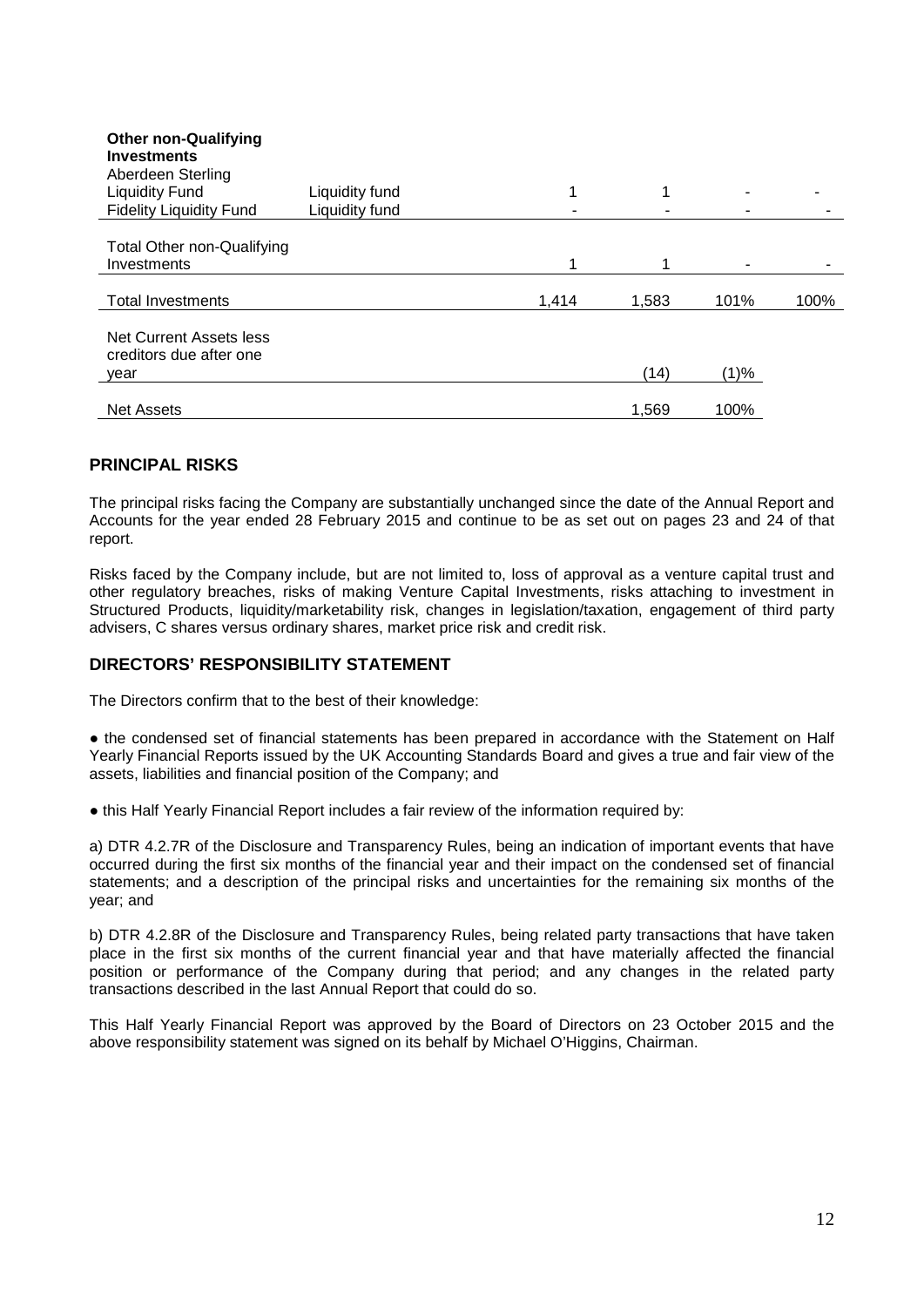# **CONDENSED INCOME STATEMENT FOR THE PERIOD FROM 1 MARCH 2015 TO 31 AUGUST 2015 (UNAUDITED)**

|                                                       |      | <b>6 Months Ended</b><br>31 August 2015<br>Capital<br>Revenue |                 |                | 6 Months Ended<br>31 August 2014<br>Capital<br>Revenue |                 |                  | 12 Months Ended<br>28 February 2015*<br>Capital<br>Revenue |                 |                |
|-------------------------------------------------------|------|---------------------------------------------------------------|-----------------|----------------|--------------------------------------------------------|-----------------|------------------|------------------------------------------------------------|-----------------|----------------|
|                                                       | Note | Return<br>£'000                                               | Return<br>£'000 | Total<br>£'000 | Return<br>£'000                                        | Return<br>£'000 | Total<br>£'000   | Return<br>£'000                                            | Return<br>£'000 | Total<br>£'000 |
| <b>Ordinary Share Fund</b>                            |      |                                                               |                 |                |                                                        |                 |                  |                                                            |                 |                |
| Investment holding<br>(losses)/gains                  |      |                                                               | (107)           | (107)          |                                                        | 34              | 34               |                                                            | (443)           | (443)          |
| (Loss)/gain on disposal of<br>investments             |      |                                                               | (41)            | (41)           |                                                        | 3               | 3                |                                                            | 459             | 459            |
| Income                                                |      | 33                                                            |                 | 33             | 40                                                     |                 | 40               | 64                                                         |                 | 64             |
| Investment management fee<br>Other operating expenses |      | (4)<br>(61)                                                   | (12)            | (16)<br>(61)   | (6)<br>(54)                                            | (17)            | (23)<br>(54)     | (10)<br>(111)                                              | (32)            | (42)<br>(111)  |
| (Loss)/profit on<br>ordinary activities               |      |                                                               |                 |                |                                                        |                 |                  |                                                            |                 |                |
| before taxation                                       |      | (32)                                                          | (160)           | (192)          | (20)                                                   | 20              |                  | (57)                                                       | (16)            | (73)           |
| Taxation on ordinary<br>activities                    | 3    |                                                               |                 |                |                                                        |                 |                  |                                                            |                 |                |
|                                                       |      |                                                               |                 |                |                                                        |                 |                  |                                                            |                 |                |
| (Loss)/profit for the period                          |      | (32)                                                          | (160)           | (192)          | (20)                                                   | 20              |                  | (57)                                                       | (16)            | (73)           |
| Basic and diluted<br>earnings per                     |      |                                                               |                 |                |                                                        |                 |                  |                                                            |                 |                |
| ordinary share                                        | 2    | (0.7)p                                                        | (3.4)p          | (4.1)p         | (0.4)p                                                 | 0.4p            | 0.0 <sub>p</sub> | (1.2)p                                                     | (0.3)p          | (1.5)p         |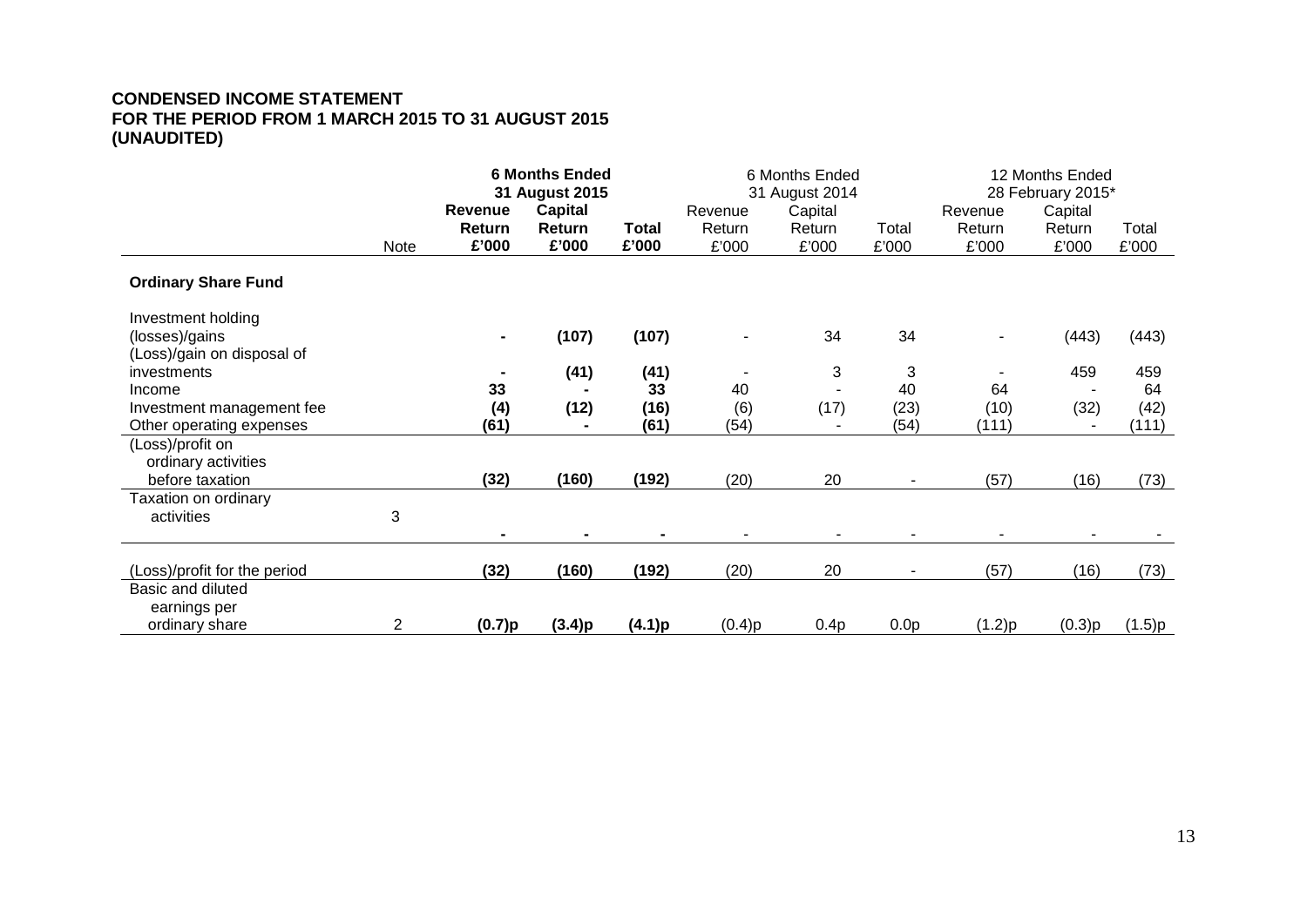|                                                       |                | <b>6 Months Ended</b><br>31 August 2015 |                |              | 6 Months Ended<br>31 August 2014 |                          |             | 12 Months Ended<br>28 February 2015* |        |                  |
|-------------------------------------------------------|----------------|-----------------------------------------|----------------|--------------|----------------------------------|--------------------------|-------------|--------------------------------------|--------|------------------|
|                                                       |                | <b>Revenue</b>                          | <b>Capital</b> |              | Revenue                          | Capital                  |             | Capital<br>Revenue                   |        |                  |
|                                                       |                | Return                                  | Return         | <b>Total</b> | Return                           | Return                   | Total       | Return                               | Return | Total            |
|                                                       | Note           | £'000                                   | £'000          | £'000        | £'000                            | £'000                    | £'000       | £'000                                | £'000  | £'000            |
|                                                       |                |                                         |                |              |                                  |                          |             |                                      |        |                  |
| <b>C Share Fund</b>                                   |                |                                         |                |              |                                  |                          |             |                                      |        |                  |
| Investment holding                                    |                |                                         |                |              |                                  |                          |             |                                      |        |                  |
| (losses)/gains                                        |                |                                         | (65)           | (65)         |                                  | 30                       | 30          |                                      | 98     | 98               |
| Loss on disposal of investments                       |                |                                         |                |              |                                  |                          |             |                                      | (1)    | (1)              |
| Income                                                |                | 11                                      |                | 11           | 11                               | $\overline{\phantom{a}}$ | 11          | 25                                   |        | 25               |
| Investment management fee<br>Other operating expenses |                | (2)<br>(23)                             | (7)            | (9)<br>(23)  | (2)<br>(22)                      | (7)                      | (9)<br>(22) | (4)<br>(44)                          | (13)   | (17)<br>(44)     |
|                                                       |                |                                         |                |              |                                  |                          |             |                                      |        |                  |
| (Loss)/profit on ordinary                             |                |                                         |                |              |                                  |                          |             |                                      |        |                  |
| activities before taxation                            |                | (14)                                    | (72)           | (86)         | (13)                             | 23                       | 10          | (23)                                 | 84     | 61               |
| Taxation on ordinary activities                       | 3              |                                         |                |              |                                  |                          |             |                                      |        |                  |
|                                                       |                |                                         |                |              |                                  |                          |             |                                      |        |                  |
| (Loss)/profit for the period                          |                | (14)                                    | (72)           | (86)         | (13)                             | 23                       | 10          | (23)                                 | 84     | 61               |
|                                                       |                |                                         |                |              |                                  |                          |             |                                      |        |                  |
| Basic and diluted earnings per<br>C share             | $\overline{2}$ | (0.7)p                                  | (3.7)p         | (4.4)p       | (0.7)p                           | 1.2p                     | 0.5p        | (1.2)p                               | 4.3p   | 3.1 <sub>p</sub> |
|                                                       |                |                                         |                |              |                                  |                          |             |                                      |        |                  |

The total columns of these statements represent the Total Comprehensive Income Statement of the Ordinary Share Fund and the C Share Fund.

The supplementary revenue return and capital return columns are both prepared in accordance with the Association of Investment Companies ("AIC") Statement of Recommended Practice ("SORP").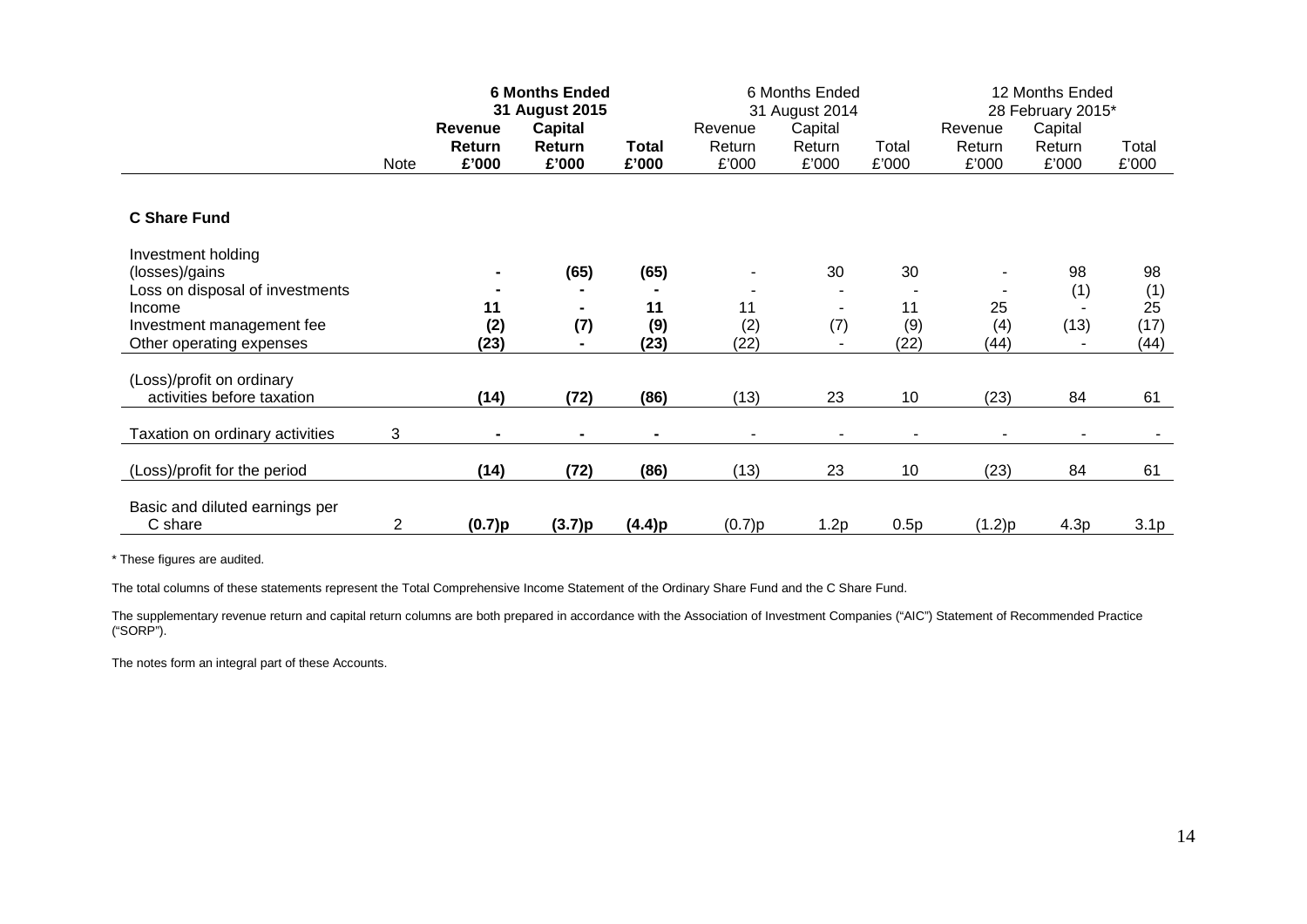|                                                                 |      | <b>6 Months Ended</b><br>31 August 2015 |                |              | 6 Months Ended<br>31 August 2014 |         |                  | 12 Months Ended<br>28 February 2015* |         |                  |
|-----------------------------------------------------------------|------|-----------------------------------------|----------------|--------------|----------------------------------|---------|------------------|--------------------------------------|---------|------------------|
|                                                                 |      | <b>Revenue</b>                          | <b>Capital</b> |              | Revenue                          | Capital |                  | Revenue                              | Capital |                  |
|                                                                 |      | Return                                  | Return         | <b>Total</b> | Return                           | Return  | Total            | Return                               | Return  | Total            |
|                                                                 | Note | £'000                                   | £'000          | £'000        | £'000                            | £'000   | £'000            | £'000                                | £'000   | £'000            |
| <b>Total</b>                                                    |      |                                         |                |              |                                  |         |                  |                                      |         |                  |
| Investment holding (losses)/gains<br>(Loss)/gain on disposal of |      |                                         | (172)          | (172)        |                                  | 64      | 64               | $\overline{\phantom{a}}$             | (345)   | (345)            |
| investments                                                     |      |                                         | (41)           | (41)         |                                  | 3       | 3                |                                      | 458     | 458              |
| Income                                                          |      | 44                                      |                | 44           | 51                               |         | 51               | 89                                   |         | 89               |
| Investment management fee                                       |      | (6)                                     | (19)           | (25)         | (8)                              | (24)    | (32)             | (14)                                 | (45)    | (59)             |
| Other operating expenses                                        |      | (84)                                    |                | (84)         | (76)                             |         | (76)             | (155)                                |         | (155)            |
| (Loss)/profit on ordinary<br>activities before taxation         |      | (46)                                    | (232)          | (278)        | (33)                             | 43      | 10               | (80)                                 | 68      | (12)             |
| Taxation on ordinary activities                                 | 3    |                                         |                |              |                                  |         |                  |                                      |         |                  |
| (Loss)/profit for the period                                    |      | (46)                                    | (232)          | (278)        | (33)                             | 43      | 10               | (80)                                 | 68      | (12)             |
| Basic and diluted earnings per<br>ordinary share                | 2    | (0.7)p                                  | (3.4)p         | (4.1)p       | (0.4)p                           | 0.4p    | 0.0 <sub>p</sub> | (1.2)p                               | (0.3)p  | (1.5)p           |
| Basic and diluted earnings per<br>C share                       | 2    | (0.7)p                                  | (3.7)p         | (4.4)p       | (0.7)p                           | 1.2p    | 0.5p             | (1.2)p                               | 4.3p    | 3.1 <sub>p</sub> |

The total column of this statement represents the Company's Total Comprehensive Income Statement.

The supplementary revenue return and capital return columns are both prepared in accordance with the AIC's SORP.

No operations were acquired or discontinued during the period.

All items in the above statements derive from continuing operations.

There were no recognised gains or losses other than those passing through the Income Statement.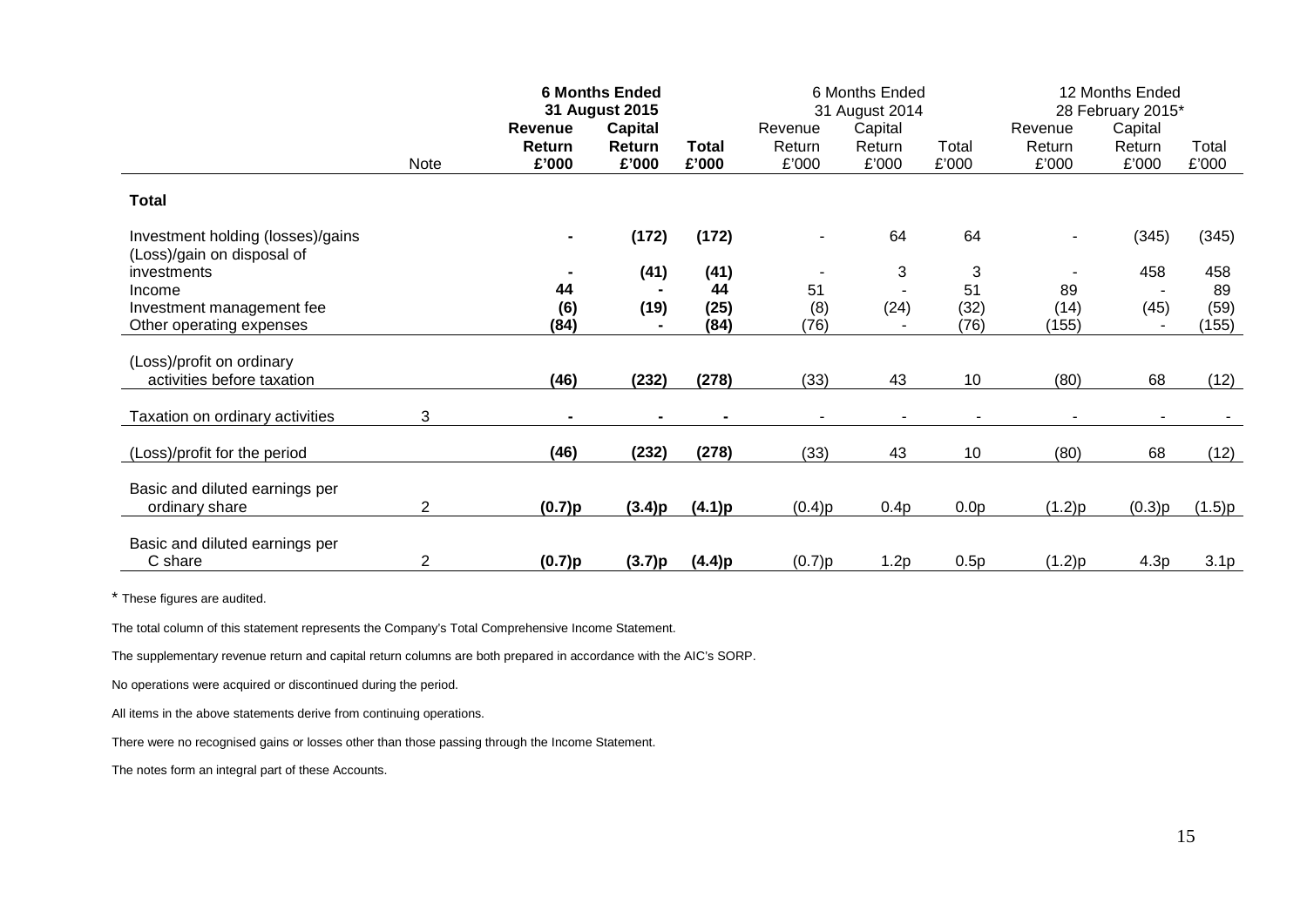#### **CONDENSED STATEMENT OF CHANGES IN EQUITY FOR THE PERIOD FROM 1 MARCH 2015 TO 31 AUGUST 2015 (UNAUDITED) Non-distributable**

|                                                 | Non-distributable |                 |                |                               |                |              |
|-------------------------------------------------|-------------------|-----------------|----------------|-------------------------------|----------------|--------------|
|                                                 | reserves          |                 |                | <b>Distributable reserves</b> |                |              |
|                                                 |                   | <b>Capital</b>  |                | <b>Capital</b>                |                |              |
|                                                 | <b>Share</b>      | <b>Reserve</b>  | <b>Special</b> | <b>Reserve</b>                | <b>Revenue</b> |              |
|                                                 | <b>Capital</b>    | <b>Realised</b> | <b>Reserve</b> | <b>Unrealised</b>             | <b>Reserve</b> | <b>Total</b> |
|                                                 | £'000             | £'000           | £'000          | £'000                         | £'000          | £'000        |
| <b>Ordinary Share Fund</b>                      |                   |                 |                |                               |                |              |
| For the 6 month period to 31 August 2015        |                   |                 |                |                               |                |              |
| 1 March 2015                                    | 47                | 700             | 2,438          | 293                           | (330)          | 3,148        |
| Investment holding losses                       |                   |                 |                | (107)                         |                | (107)        |
| Loss on disposal of investments                 |                   | (41)            |                |                               |                | (41)         |
| Management fee allocated to capital             |                   | (12)            |                |                               |                | (12)         |
| Change in accrual in IFA Commission             |                   |                 | 4              |                               |                | 4            |
| Revenue return on ordinary activities after tax |                   |                 |                |                               | (32)           | (32)         |
| Dividend paid (note 9)                          |                   |                 | (249)          |                               |                | (249)        |
|                                                 |                   |                 |                |                               |                |              |
| 31 August 2015                                  | 47                | 647             | 2,193          | 186                           | (362)          | 2,711        |
|                                                 |                   |                 |                |                               |                |              |
| For the 6 month period to 31 August 2014        |                   |                 |                |                               |                |              |
| 1 March 2014                                    | 47                | 273             | 3,729          | 736                           | (273)          | 4,512        |
| Investment holding gains                        |                   |                 |                | 34                            |                | 34           |
| Gain on disposal of investments                 |                   | 3               |                |                               |                | 3            |
| Management fee allocated to capital             |                   | (17)            |                |                               |                | (17)         |
| Revenue return on ordinary activities after tax |                   |                 |                |                               | (20)           | (20)         |
| Dividend paid                                   |                   |                 | (249)          |                               | $\sim$         | (249)        |
| 31 August 2014                                  | 47                | 259             | 3,480          | 770                           | (293)          | 4,263        |
|                                                 |                   |                 |                |                               |                |              |
| For the 12 months ended 28 February 2015*       |                   |                 |                |                               |                |              |
| 1 March 2014                                    | 47                | 273             | 3,729          | 736                           | (273)          | 4,512        |
| Investment holding losses                       |                   |                 |                | (443)                         |                | (443)        |
| Gain on disposal of investments                 |                   | 459             |                |                               |                | 459          |
| Management fee allocated to capital             |                   | (32)            |                |                               |                | (32)         |
| Revenue return on ordinary activities after tax |                   |                 |                |                               | (57)           | (57)         |
| Dividend paid                                   |                   |                 | (1,291)        |                               |                | (1, 291)     |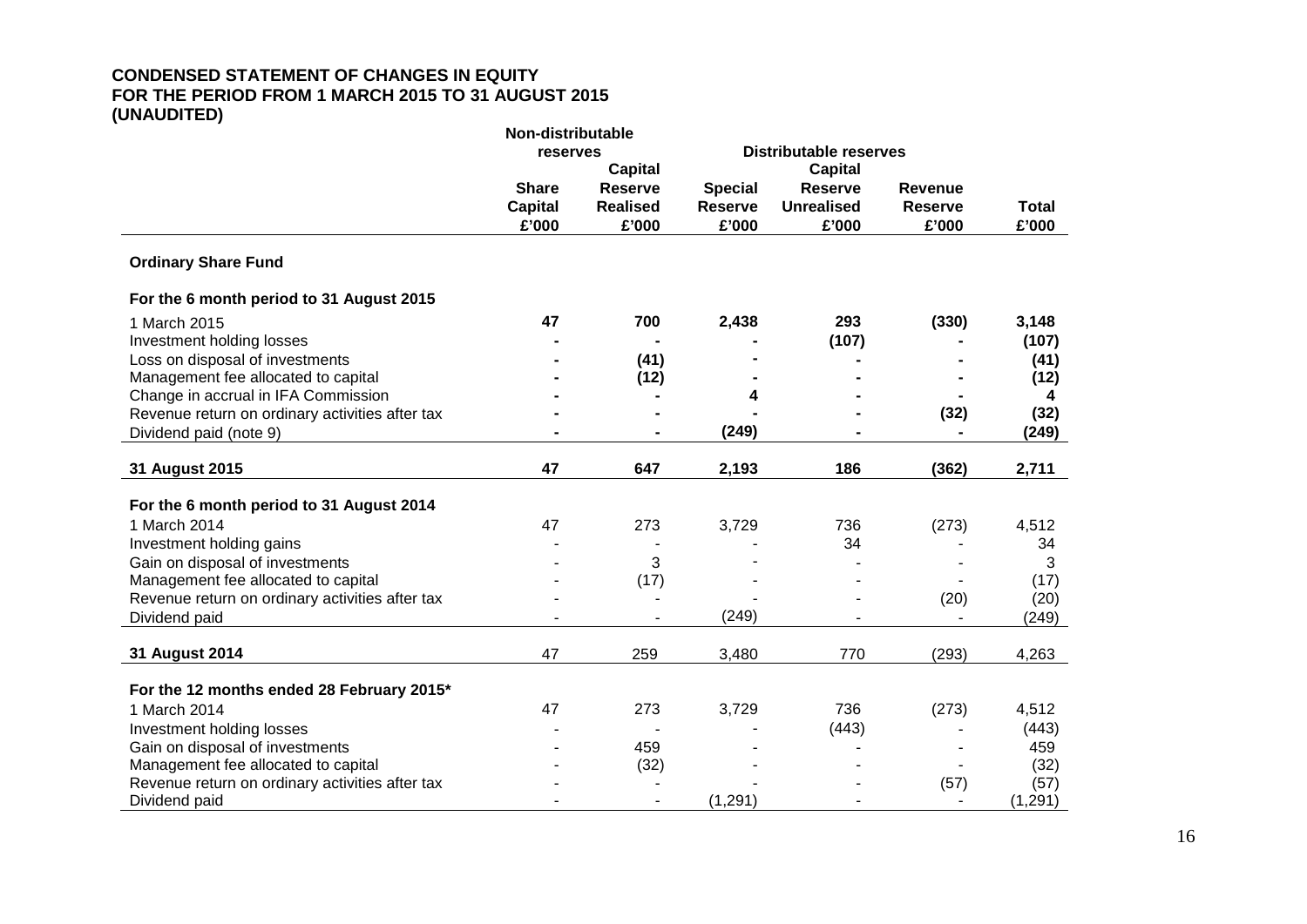| 2015<br>28 F<br>-ebruary | $\overline{\phantom{a}}$ | 700 | 100<br>rvu | วดว<br>– ⊃ | (330) | п. 41 |
|--------------------------|--------------------------|-----|------------|------------|-------|-------|
|                          |                          |     |            |            |       |       |

|                                                                 | Non-distributable |                 |                |                               |                |              |
|-----------------------------------------------------------------|-------------------|-----------------|----------------|-------------------------------|----------------|--------------|
|                                                                 | reserves          |                 |                | <b>Distributable reserves</b> |                |              |
|                                                                 |                   | <b>Capital</b>  |                | <b>Capital</b>                |                |              |
|                                                                 | <b>Share</b>      | <b>Reserve</b>  | <b>Special</b> | <b>Reserve</b>                | <b>Revenue</b> |              |
|                                                                 | <b>Capital</b>    | <b>Realised</b> | <b>Reserve</b> | <b>Unrealised</b>             | <b>Reserve</b> | <b>Total</b> |
|                                                                 | £'000             | £'000           | £'000          | £'000                         | £'000          | £'000        |
| <b>C Share Fund</b>                                             |                   |                 |                |                               |                |              |
| For the 6 month period to 31 August 2015                        |                   |                 |                |                               |                |              |
| 1 March 2015                                                    | 19                | 72              | 1,541          | 235                           | (128)          | 1,739        |
| Investment holding losses                                       |                   |                 |                | (65)                          |                | (65)         |
| Management fee allocated to capital                             |                   | (7)             |                |                               |                | (7)          |
| Change in accrual in IFA Commission                             |                   |                 | 32             |                               |                | 3            |
| Revenue return on ordinary activities after tax                 |                   |                 |                |                               | (14)           | (14)         |
| Dividend paid (note 9)                                          |                   |                 | (87)           |                               |                | (87)         |
| 31 August 2015                                                  | 19                | 65              | 1,457          | 170                           | (142)          | 1,569        |
|                                                                 |                   |                 |                |                               |                |              |
| For the 6 month period to 31 August 2014                        |                   |                 |                |                               |                |              |
| 1 March 2014                                                    | 19                | 86              | 1,628          | 137                           | (105)          | 1,765        |
| Investment holding gains<br>Management fee allocated to capital |                   |                 |                | 30                            |                | 30           |
| Revenue return on ordinary activities after tax                 |                   | (7)             |                |                               | (13)           | (7)<br>(13)  |
| Dividend paid                                                   |                   |                 | (87)           |                               |                | (87)         |
|                                                                 |                   |                 |                |                               |                |              |
| 31 August 2014                                                  | 19                | 79              | 1,541          | 167                           | (118)          | 1,688        |
| For the 12 months ended 28 February<br>2015*                    |                   |                 |                |                               |                |              |
| 1 March 2014                                                    | 19                | 86              | 1,628          | 137                           | (105)          | 1,765        |
| Investment holding gains                                        |                   |                 |                | 98                            |                | 98           |
| Loss on disposal of investments                                 |                   | (1)             |                |                               |                | (1)          |
| Management fee allocated to capital                             |                   | (13)            |                |                               |                | (13)         |
| Revenue return on ordinary activities after tax                 |                   |                 |                |                               | (23)           | (23)         |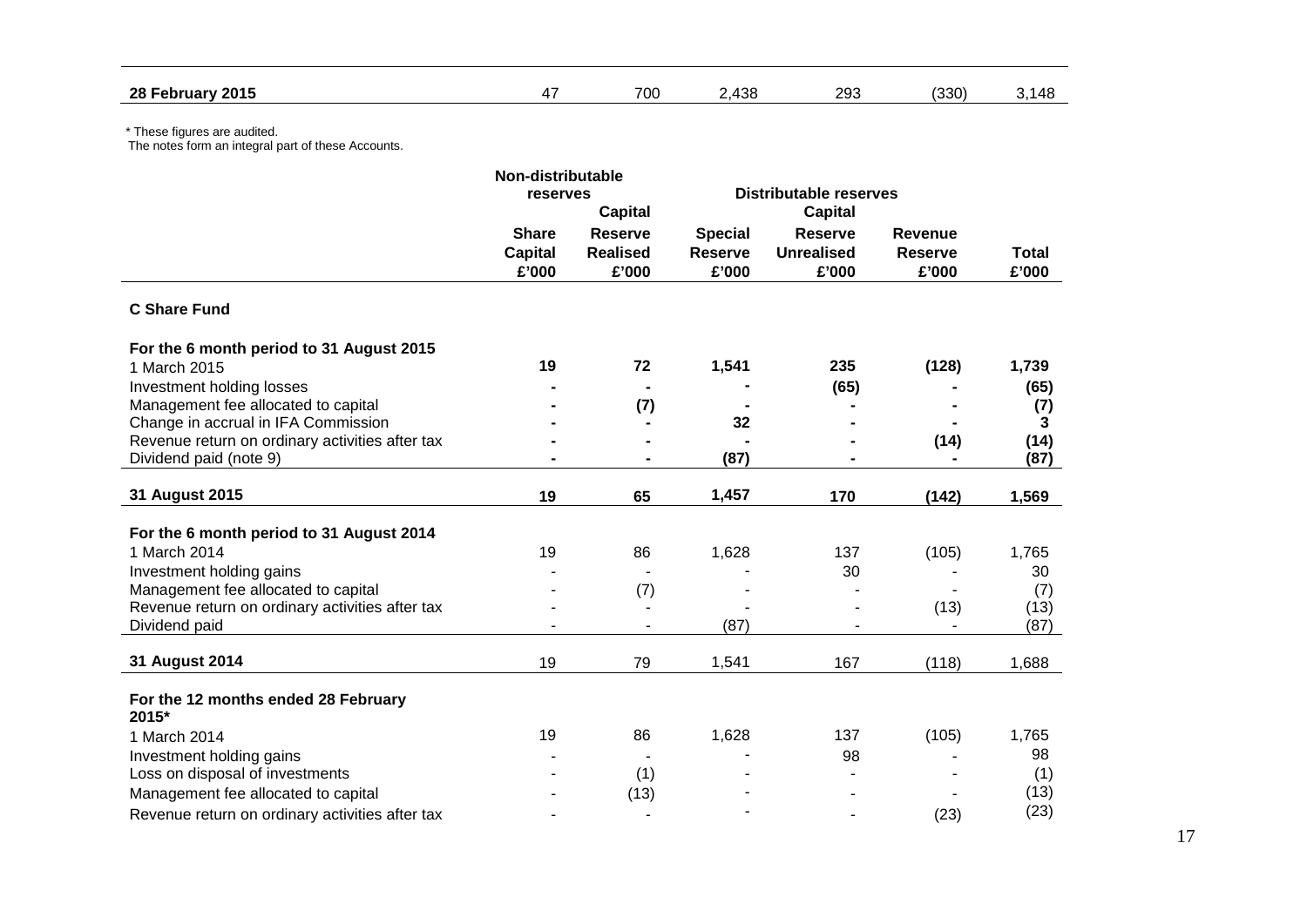| <b>Dividend</b><br>paid |                |                                 | 107<br>10 I |            |     | 107<br>ιo   |
|-------------------------|----------------|---------------------------------|-------------|------------|-----|-------------|
| 28 February 2015        | $\cdot$ $\sim$ | $\overline{\phantom{a}}$<br>. . | ,541        | າລະ<br>ںں∠ | 128 | 700<br>50 ، |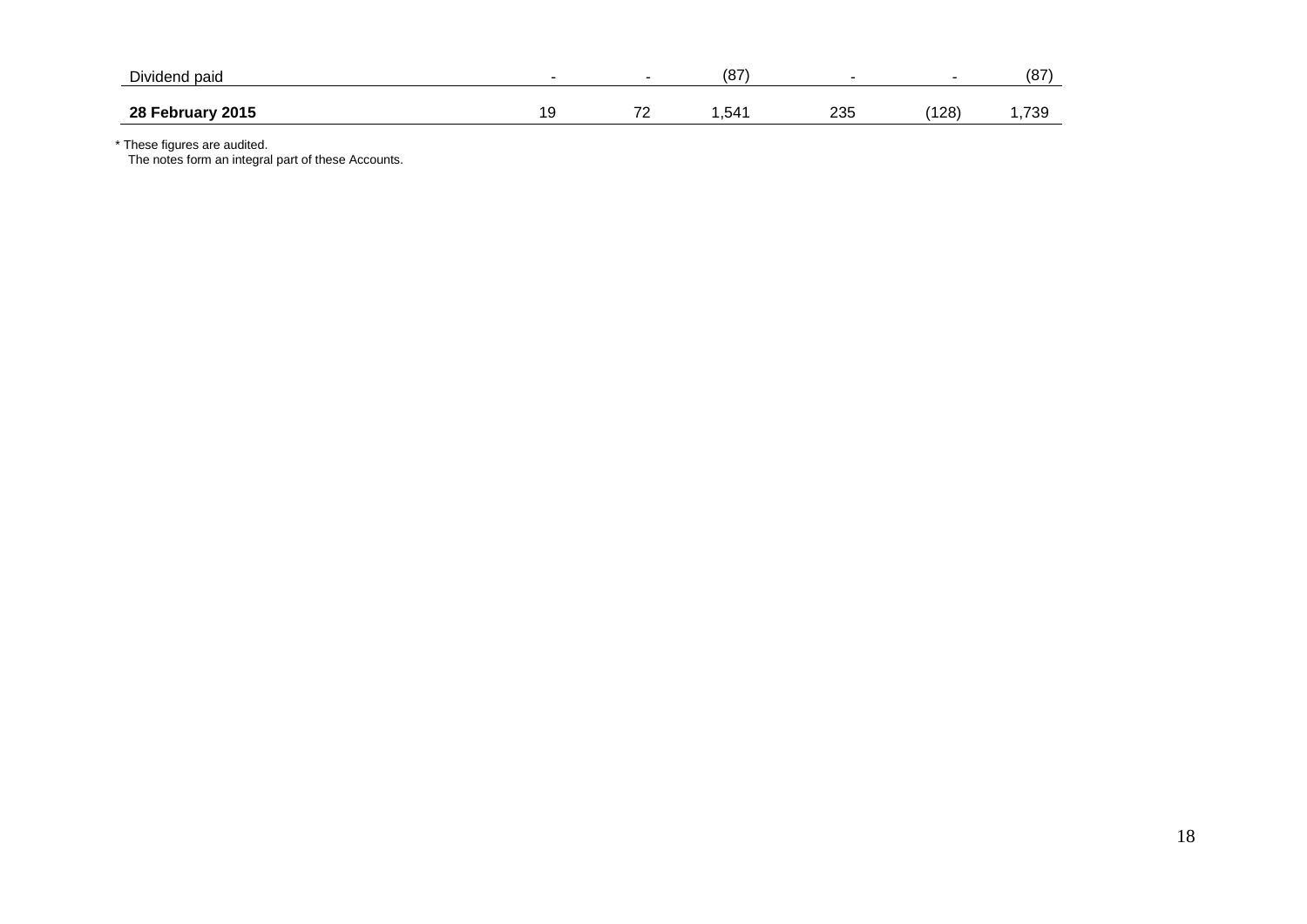|                                                 | Non-distributable                       |                                            |                                           |                                              |                                    |                       |
|-------------------------------------------------|-----------------------------------------|--------------------------------------------|-------------------------------------------|----------------------------------------------|------------------------------------|-----------------------|
|                                                 | reserves                                |                                            |                                           | <b>Distributable reserves</b>                |                                    |                       |
|                                                 |                                         | <b>Capital</b>                             |                                           | <b>Capital</b>                               |                                    |                       |
|                                                 | <b>Share</b><br><b>Capital</b><br>£'000 | <b>Reserve</b><br><b>Realised</b><br>£'000 | <b>Special</b><br><b>Reserve</b><br>£'000 | <b>Reserve</b><br><b>Unrealised</b><br>£'000 | Revenue<br><b>Reserve</b><br>£'000 | <b>Total</b><br>£'000 |
| <b>Total</b>                                    |                                         |                                            |                                           |                                              |                                    |                       |
| For the 6 month period to 31 August 2015        |                                         |                                            |                                           |                                              |                                    |                       |
| 1 March 2015                                    | 66                                      | 772                                        | 3,979                                     | 528                                          | (458)                              | 4,887                 |
| Investment holding losses                       |                                         |                                            |                                           | (172)                                        |                                    | (172)                 |
| Loss on disposal of investments                 |                                         | (41)                                       |                                           |                                              |                                    | (41)                  |
| Management fee allocated to capital             |                                         | (19)                                       |                                           |                                              |                                    | (19)                  |
| Change in accrual in IFA Commission             |                                         |                                            | 76                                        |                                              |                                    | 7                     |
| Revenue return on ordinary activities after tax |                                         |                                            |                                           |                                              | (46)                               | (46)                  |
| Dividend paid (note 9)                          |                                         |                                            | (336)                                     |                                              |                                    | (336)                 |
| 31 August 2015                                  | 66                                      | 712                                        | 3,650                                     | 356                                          | (504)                              | 4,280                 |
|                                                 |                                         |                                            |                                           |                                              |                                    |                       |
| For the 6 month period to 31 August 2014        |                                         |                                            |                                           |                                              |                                    |                       |
| 1 March 2014                                    | 66                                      | 359                                        | 5,357                                     | 873                                          | (378)                              | 6,277                 |
| Investment holding gains                        |                                         |                                            |                                           | 64                                           |                                    | 64                    |
| Gain on disposal of investments                 |                                         | 3                                          |                                           |                                              |                                    | 3                     |
| Management fee allocated to capital             |                                         | (24)                                       |                                           |                                              |                                    | (24)                  |
| Revenue return on ordinary activities after tax |                                         |                                            |                                           |                                              | (33)                               | (33)                  |
| Dividend paid                                   |                                         |                                            | (336)                                     |                                              |                                    | (336)                 |
| 31 August 2014                                  | 66                                      | 338                                        | 5,021                                     | 937                                          | (411)                              | 5,951                 |
|                                                 |                                         |                                            |                                           |                                              |                                    |                       |
| For the 12 months ended 28 February 2015*       |                                         |                                            |                                           |                                              |                                    |                       |
| 1 March 2014                                    | 66                                      | 359                                        | 5,357                                     | 873                                          | (378)                              | 6,277                 |
| Investment holding losses                       |                                         |                                            |                                           | (345)                                        |                                    | (345)                 |
| Gain on disposal of investments                 |                                         | 458                                        |                                           |                                              |                                    | 458                   |
| Management fee allocated to capital             |                                         | (45)                                       |                                           |                                              |                                    | (45)                  |
| Revenue return on ordinary activities after tax |                                         |                                            |                                           |                                              | (80)                               | (80)                  |
| Dividend paid                                   | ۰                                       | $\blacksquare$                             | (1,378)                                   |                                              | $\blacksquare$                     | 1,378                 |
| 28 February 2015                                | 66                                      | 772                                        | 3,979                                     | 528                                          | (458)                              | 4,887                 |
|                                                 |                                         |                                            |                                           |                                              |                                    |                       |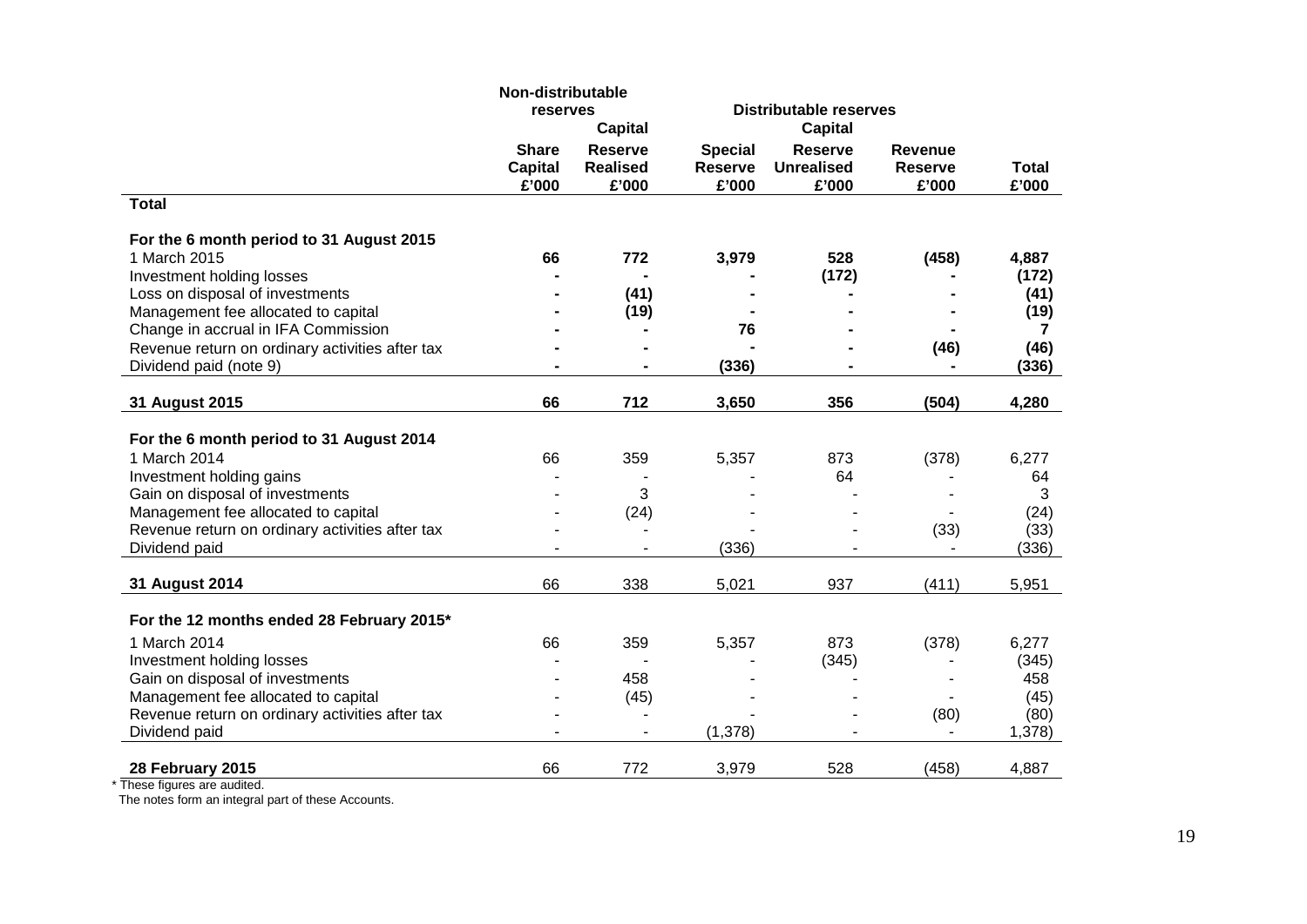# **CONDENSED BALANCE SHEET AS AT 31 AUGUST 2015 (UNAUDITED)**

|                                                |                | 31 August | 31 August | 28 February |
|------------------------------------------------|----------------|-----------|-----------|-------------|
|                                                |                | 2015      | 2014      | 2015*       |
|                                                | <b>Note</b>    | £'000     | £'000     | £'000       |
| <b>Ordinary Share Fund</b>                     |                |           |           |             |
| <b>Fixed assets</b>                            |                |           |           |             |
| Investments                                    | 4              | 2,559     | 4,250     | 3,061       |
| <b>Current assets</b>                          |                |           |           |             |
| <b>Debtors</b>                                 |                | 91        | 99        | 62          |
| Cash at bank and on deposit                    |                | 123       | 6         | 107         |
|                                                |                |           |           |             |
|                                                |                | 214       | 105       | 169         |
|                                                |                |           |           |             |
| Creditors: amounts falling due within one year |                |           |           |             |
| Creditors                                      |                | (61)      | (90)      | (82)        |
| <b>Net current assets</b>                      |                | 153       | 15        | 87          |
| <b>Non-current liabilities</b>                 |                |           |           |             |
| IFA trail commission                           |                | (1)       | (2)       |             |
| <b>Total net assets</b>                        |                | 2,711     | 4,263     | 3,148       |
|                                                |                |           |           |             |
| <b>Capital and reserves</b>                    |                |           |           |             |
| Called-up share capital                        | $\overline{7}$ | 47        | 47        | 47          |
| Special reserve                                |                | 2,193     | 3,480     | 2,438       |
| Capital reserve - realised                     |                | 647       | 259       | 700         |
| Capital reserve - unrealised                   |                | 186       | 770       | 293         |
| Revenue reserve                                |                | (362)     | (293)     | (330)       |
| <b>Total shareholders' funds</b>               |                | 2,711     | 4,263     | 3,148       |
| Net asset value per ordinary share - basic     | 5              | 57.2p     | 90.0p     | 66.4p       |

\* These figures are audited.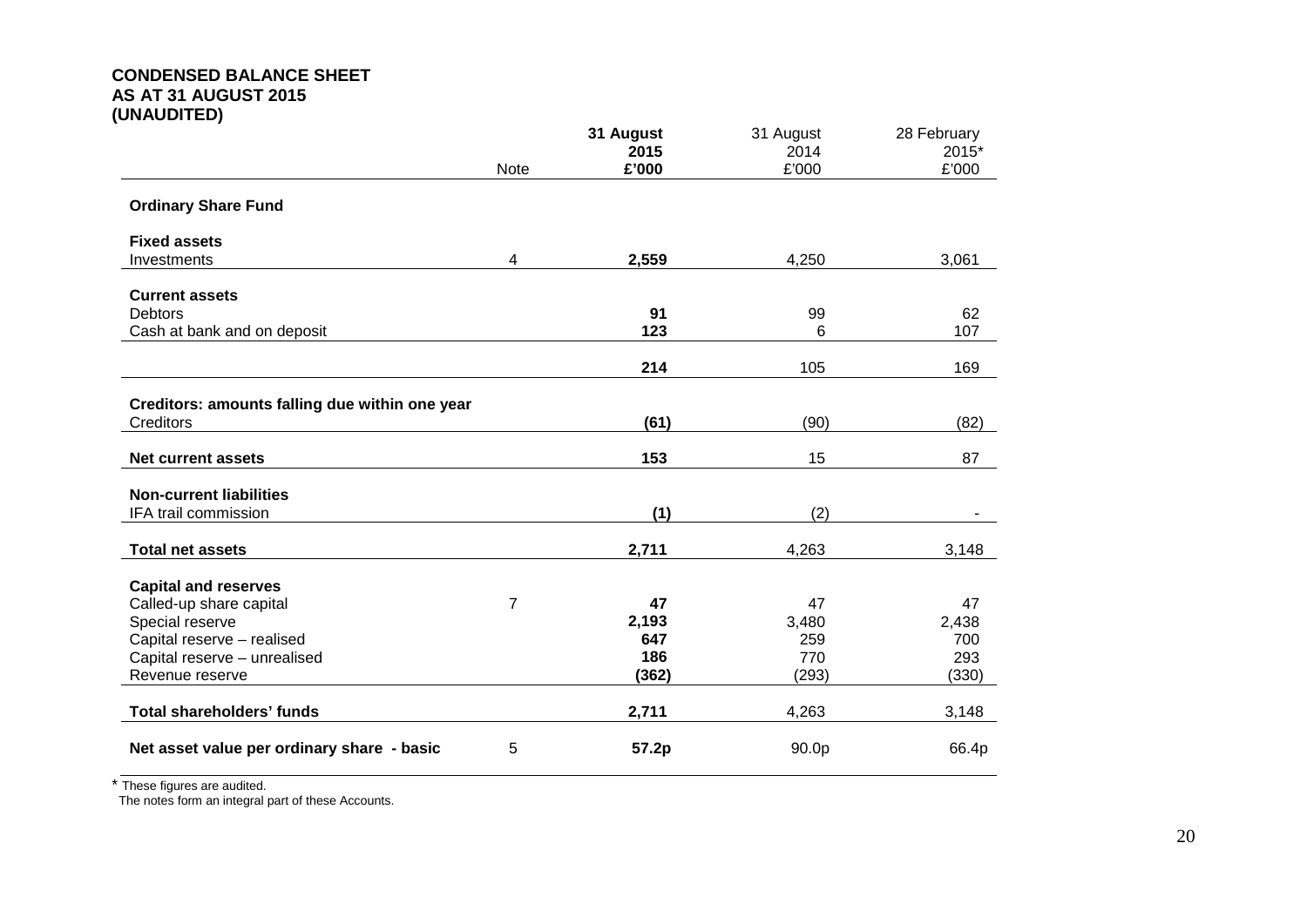|                                           | <b>Note</b>    | 31 August 2015<br>£'000 | 31 August 2014<br>£'000 | 28 February 2015*<br>£'000 |
|-------------------------------------------|----------------|-------------------------|-------------------------|----------------------------|
| <b>C Share Fund</b>                       |                |                         |                         |                            |
| <b>Fixed assets</b>                       |                |                         |                         |                            |
| Investments                               | 4              | 1,583                   | 1,677                   | 1,649                      |
| <b>Current assets</b>                     |                |                         |                         |                            |
| <b>Debtors</b>                            |                | 44                      | 41                      | 26                         |
| Cash at bank and on deposit               |                |                         | 11                      | 103                        |
|                                           |                | 44                      | 52                      | 129                        |
| Creditors: amounts falling due within one |                |                         |                         |                            |
| year                                      |                |                         |                         |                            |
| Creditors                                 |                | (31)                    | (37)                    | (36)                       |
| Bank overdraft                            |                | (27)                    |                         | $\blacksquare$             |
|                                           |                | (58)                    | (37)                    | (36)                       |
| Net current (liabilities)/assets          |                | (14)                    | 15                      | 93                         |
| <b>Non-current liabilities</b>            |                |                         |                         |                            |
| IFA trail commission                      |                |                         | (4)                     | (3)                        |
| <b>Total net assets</b>                   |                | 1,569                   | 1,688                   | 1,739                      |
| <b>Capital and reserves</b>               |                |                         |                         |                            |
| Called-up share capital                   | $\overline{7}$ | 19                      | 19                      | 19                         |
| Special reserve                           |                | 1,457                   | 1,541                   | 1,541                      |
| Capital reserve - realised                |                | 65                      | 79                      | 72                         |
| Capital reserve - unrealised              |                | 170                     | 167                     | 235                        |
| Revenue reserve                           |                | (142)                   | (118)                   | (128)                      |
| <b>Total shareholders' funds</b>          |                | 1,569                   | 1,688                   | 1,739                      |
| Net asset value per C share - basic       | 5              | 81.2p                   | 87.4p                   | 90.1p                      |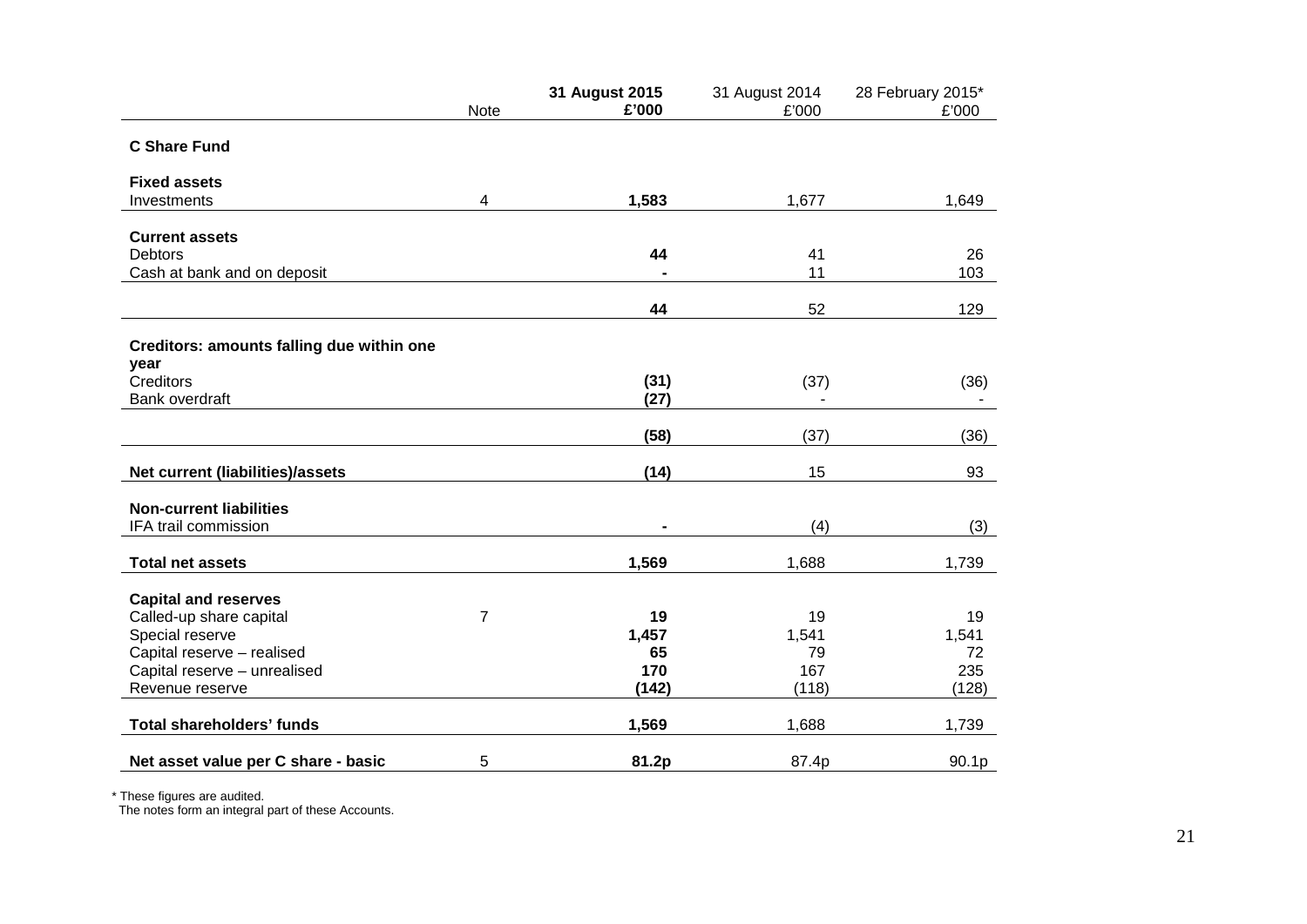|                                                | Note           | 31 August 2015<br>£'000 | 31 August 2014<br>£'000 | 28 February 2015*<br>£'000 |
|------------------------------------------------|----------------|-------------------------|-------------------------|----------------------------|
| <b>Total</b>                                   |                |                         |                         |                            |
| <b>Fixed assets</b>                            |                |                         |                         |                            |
| Investments                                    | 4              | 4,142                   | 5,927                   | 4,710                      |
| <b>Current assets</b>                          |                |                         |                         |                            |
| <b>Debtors</b>                                 |                | 135                     | 140                     | 88                         |
| Cash at bank and on deposit                    |                | 123                     | 17                      | 210                        |
|                                                |                | 258                     | 157                     | 298                        |
| Creditors: amounts falling due within one year |                |                         |                         |                            |
| Creditors                                      |                | (92)                    | (127)                   | (118)                      |
| Bank overdraft                                 |                | (27)                    |                         |                            |
|                                                |                | (119)                   | (127)                   | (118)                      |
|                                                |                |                         |                         |                            |
| <b>Net current assets</b>                      |                | 139                     | 30                      | 180                        |
| <b>Non-current liabilities</b>                 |                |                         |                         |                            |
| IFA trail commission                           |                | (1)                     | (6)                     | (3)                        |
| <b>Total net assets</b>                        |                | 4,280                   | 5,951                   | 4,887                      |
| <b>Capital and reserves</b>                    |                |                         |                         |                            |
| Called-up share capital                        | $\overline{7}$ | 66                      | 66                      | 66                         |
| Special reserve                                |                | 3,650                   | 5,021                   | 3,979                      |
| Capital reserve - realised                     |                | 712                     | 338                     | 772                        |
| Capital reserve - unrealised                   |                | 356                     | 937                     | 528                        |
| Revenue reserve                                |                | (504)                   | (411)                   | (458)                      |
| <b>Total shareholders' funds</b>               |                | 4,280                   | 5,951                   | 4,887                      |
| Net asset value per ordinary share - basic     | 5              | 57.2p                   | 90.0p                   | 66.4p                      |
| Net asset value per C share - basic            | 5              | 81.2p                   | 87.4p                   | 90.1p                      |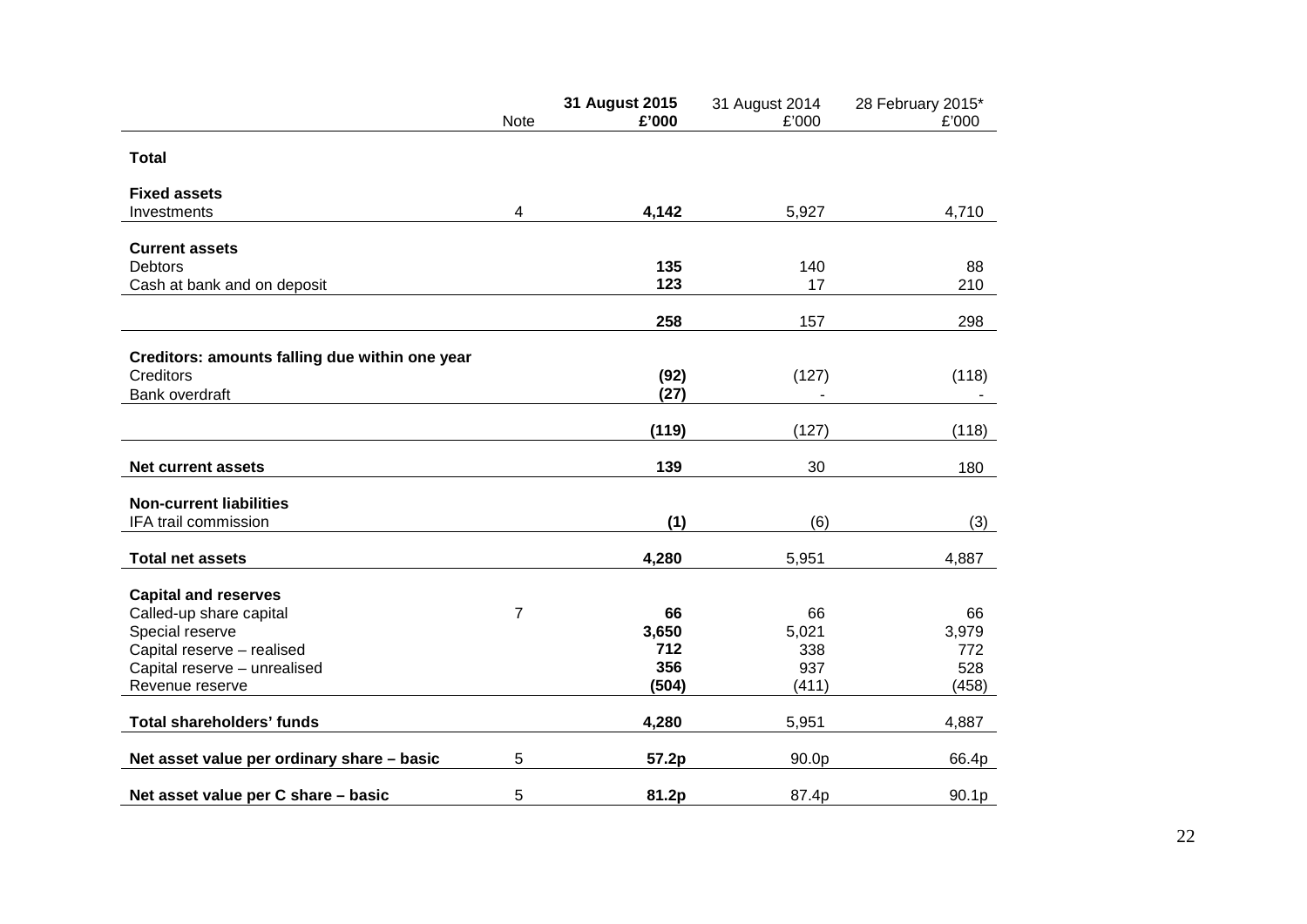\* These figures are audited. The notes form an integral part of these Accounts.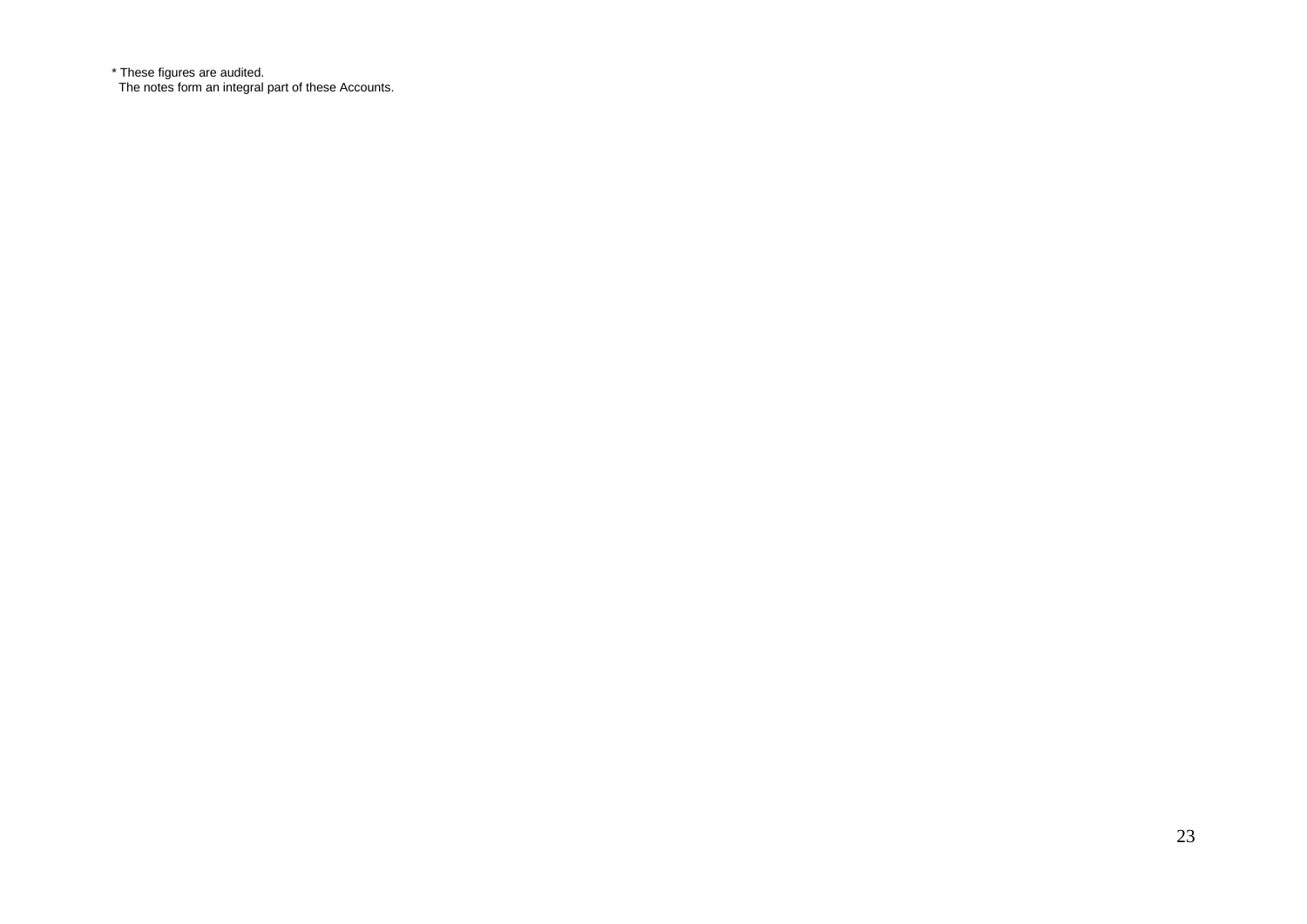# **CONDENSED STATEMENT OF CASH FLOW FOR TO THE PERIOD FROM 1 MARCH 2015 TO 31 AUGUST 2015 (UNAUDITED)**

|                                          | <b>Note</b> | <b>6 Months</b><br><b>Ended</b><br>31 August<br>2015<br>£'000 | 6 Months<br>Ended<br>31 August<br>2014<br>£'000 | 12 Months<br>Ended<br>28 February<br>2015*<br>£'000 |
|------------------------------------------|-------------|---------------------------------------------------------------|-------------------------------------------------|-----------------------------------------------------|
| <b>Ordinary Share Fund</b>               |             |                                                               |                                                 |                                                     |
| <b>Operating activities</b>              |             |                                                               |                                                 |                                                     |
| Investment income received               |             | 33                                                            | 44                                              | 70                                                  |
| Investment management fees               |             | (27)                                                          | (56)                                            | (79)                                                |
| Other cash payments                      |             | (95)                                                          | (74)                                            | (99)                                                |
| <b>Cash flow from operations</b>         | 6           | (89)                                                          | (86)                                            | (108)                                               |
| Cash flow from investing activities      |             |                                                               |                                                 |                                                     |
| Purchase of investments                  |             |                                                               |                                                 | (3)                                                 |
| Sale of investments                      |             | 354                                                           | 363                                             | 1,531                                               |
| Net cash flow from investing activities  |             | 354                                                           | 363                                             | 1,528                                               |
| <b>Equity dividend paid</b>              | 9           | (249)                                                         | (249)                                           | (1,291)                                             |
| Net cash flow before financing           |             | 16                                                            | 28                                              | 129                                                 |
| Cash flow from financing activities      |             |                                                               |                                                 |                                                     |
| Expenses of share issues                 |             | $\blacksquare$                                                | $\blacksquare$                                  |                                                     |
| Net cash flow from financing activities  |             | $\blacksquare$                                                |                                                 |                                                     |
| Increase in cash at bank and on deposit  |             | 16                                                            | 28                                              | 129                                                 |
| Opening cash and cash equivalents        |             | 107                                                           | (22)                                            | (22)                                                |
| <b>Closing cash and cash equivalents</b> |             | 123                                                           | 6                                               | 107                                                 |

\* These figures are audited.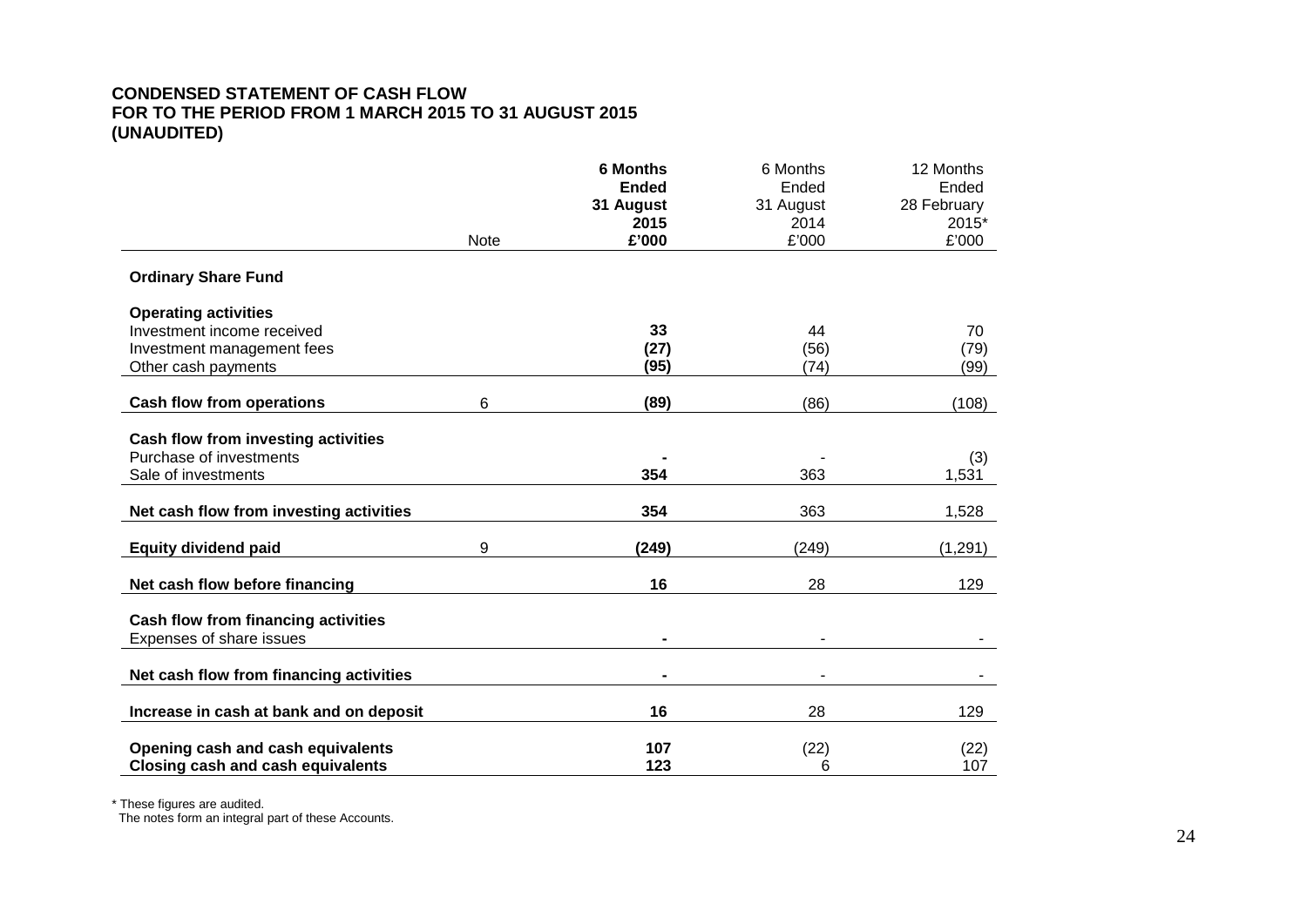|                                            |             | <b>6 Months</b><br><b>Ended</b> | 6 Months<br>Ended | 12 Months<br>Ended |
|--------------------------------------------|-------------|---------------------------------|-------------------|--------------------|
|                                            |             | 31 August                       | 31 August         | 28 February        |
|                                            | <b>Note</b> | 2015<br>£'000                   | 2014<br>£'000     | 2015*<br>£'000     |
|                                            |             |                                 |                   |                    |
| <b>C Share Fund</b>                        |             |                                 |                   |                    |
| <b>Operating activities</b>                |             |                                 |                   |                    |
| Investment income received                 |             | 10                              | 11                | 27                 |
| Investment management fees                 |             | (13)                            | (13)              | (22)               |
| Other cash payments                        |             | (40)                            | (30)              | (40)               |
| <b>Cash flow from operations</b>           | 6           | (43)                            | (32)              | (35)               |
|                                            |             |                                 |                   |                    |
| Cash flow from investing activities        |             |                                 |                   |                    |
| Purchase of investments                    |             |                                 |                   |                    |
| Sale of investments                        |             |                                 |                   | 95                 |
| Net cash flow from investing activities    |             |                                 |                   | 95                 |
| <b>Equity dividend paid</b>                | 9           | (87)                            | (87)              | (87)               |
| Net cash flow before financing             |             | (130)                           | (119)             | (27)               |
| <b>Cash flow from financing activities</b> |             |                                 |                   |                    |
| Expenses of share issue                    |             | $\blacksquare$                  | $\blacksquare$    |                    |
| Net cash flow from financing activities    |             |                                 |                   |                    |
|                                            |             |                                 |                   |                    |
| Decrease in cash at bank and on deposit    |             | (130)                           | (119)             | (27)               |
| Opening cash and cash equivalents          |             | 103                             | 130               | 130                |
| <b>Closing cash and cash equivalents</b>   |             | (27)                            | 11                | 103                |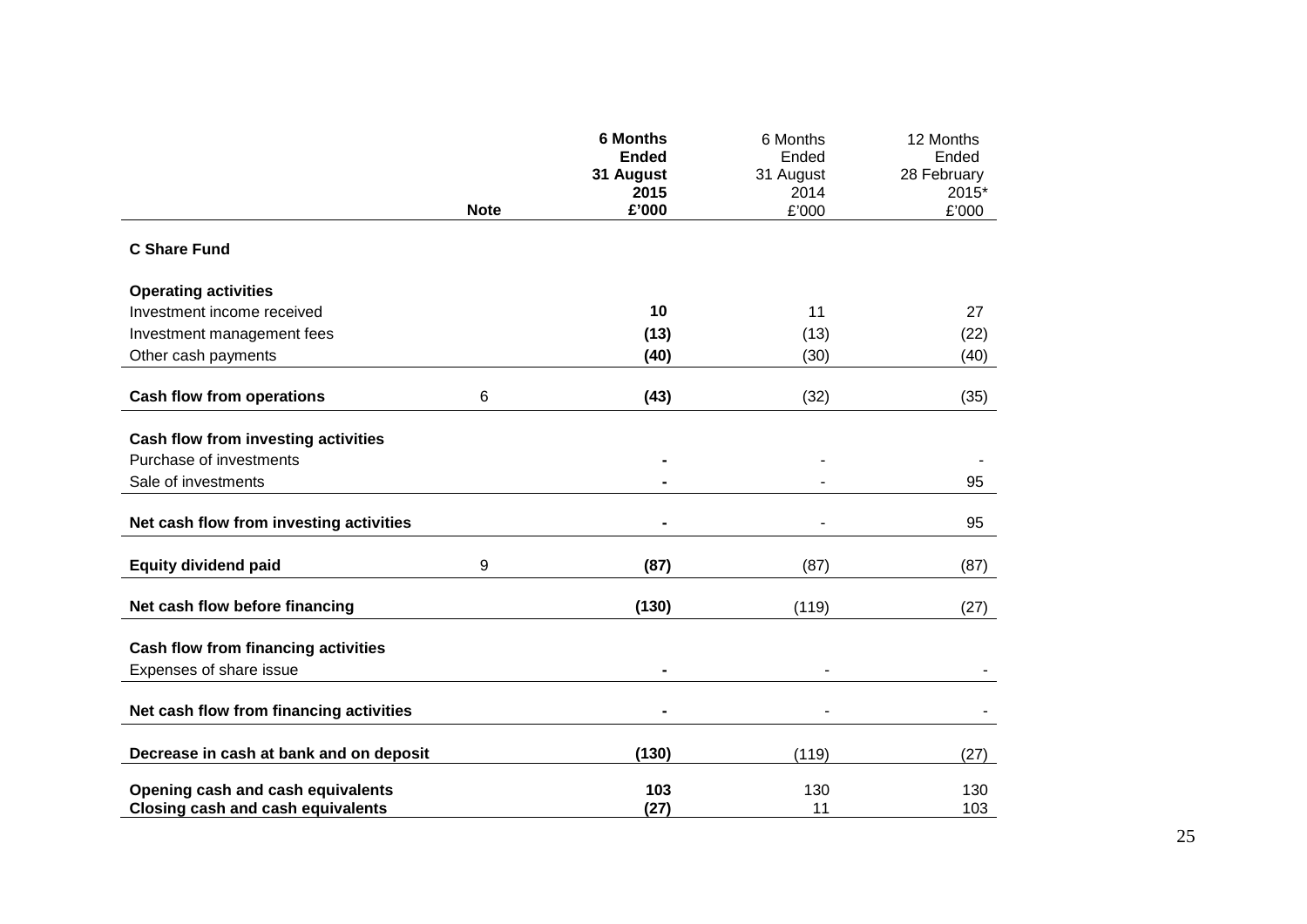#### \* These figures are audited. The notes form an integral part of these Accounts.

|                                                       |             | <b>6 Months</b><br><b>Ended</b> | 6 Months<br>Ended | 12 Months<br>Ended   |
|-------------------------------------------------------|-------------|---------------------------------|-------------------|----------------------|
|                                                       |             | 31 August<br>2015               | 31 August<br>2014 | 28 February<br>2015* |
|                                                       | <b>Note</b> | £'000                           | £'000             | £'000                |
| <b>Total</b>                                          |             |                                 |                   |                      |
| <b>Operating activities</b>                           |             |                                 |                   |                      |
| Investment income received                            |             | 43                              | 55                | 97                   |
| Investment management fees                            |             | (40)                            | (69)              | (101)                |
| Other cash payments                                   |             | (135)                           | (104)             | (139)                |
| <b>Cash flow from operations</b>                      | 6           | (132)                           | (118)             | (143)                |
| Cash flow from investing activities                   |             |                                 |                   |                      |
| Purchase of investments                               |             |                                 |                   | (3)                  |
| Sale of investments                                   |             | 354                             | 363               | 1,626                |
| Net cash flow from investing activities               |             | 354                             | 363               | 1,623                |
| <b>Equity dividend paid</b>                           | 9           | (336)                           | (336)             | (1,378)              |
| Net cash flow before financing                        |             | (114)                           | (91)              | 102                  |
| Cash flow from financing activities                   |             |                                 |                   |                      |
| Expenses of share issues                              |             | $\blacksquare$                  |                   |                      |
| Net cash flow from financing activities               |             | $\qquad \qquad \blacksquare$    |                   |                      |
| (Decrease)/increase in cash at bank and<br>on deposit |             | (114)                           | (91)              | 102                  |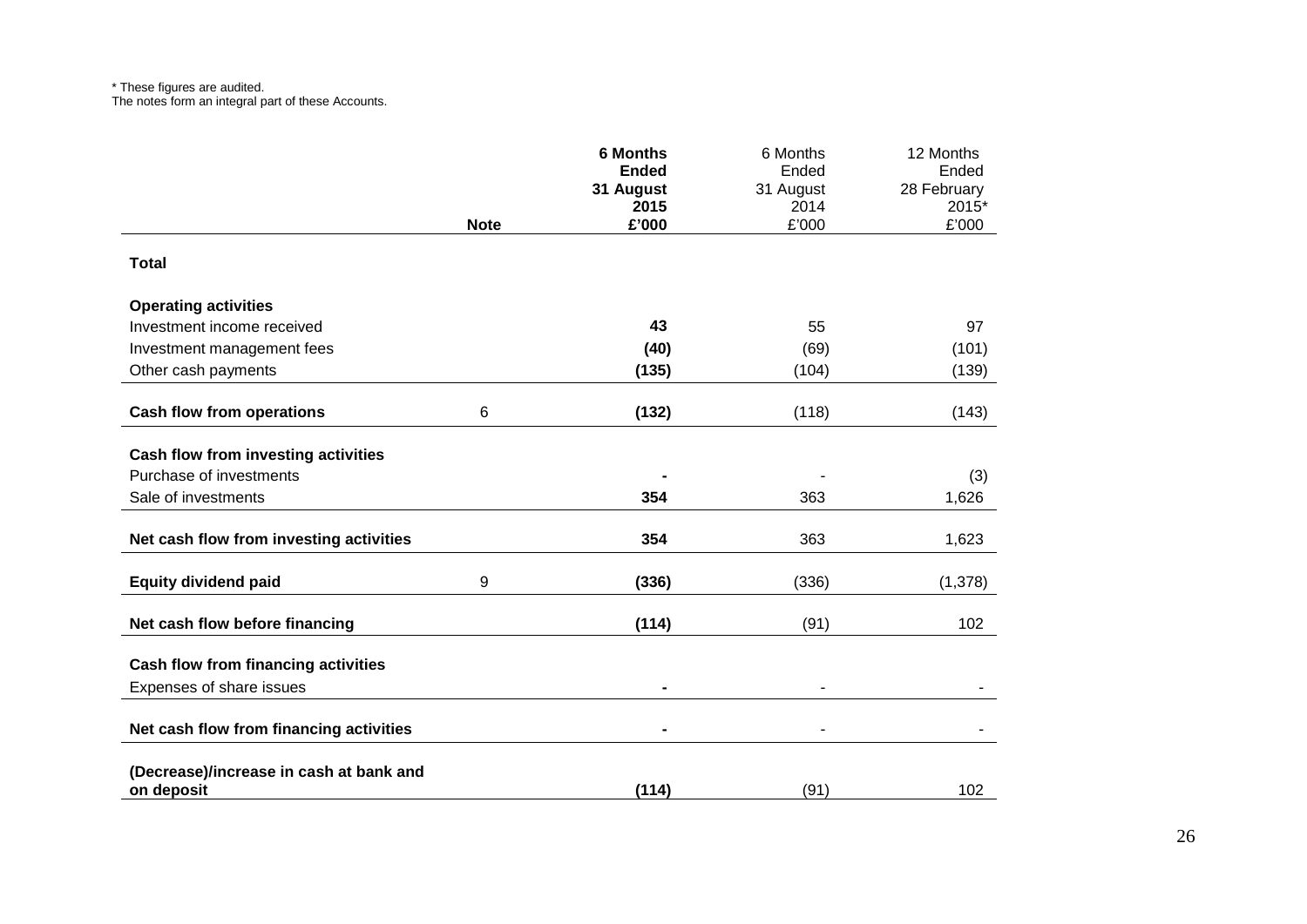| Opening cash and cash equivalents | 210 | 108 | 108 |
|-----------------------------------|-----|-----|-----|
| Closing cash and cash equivalents | 96  |     | 210 |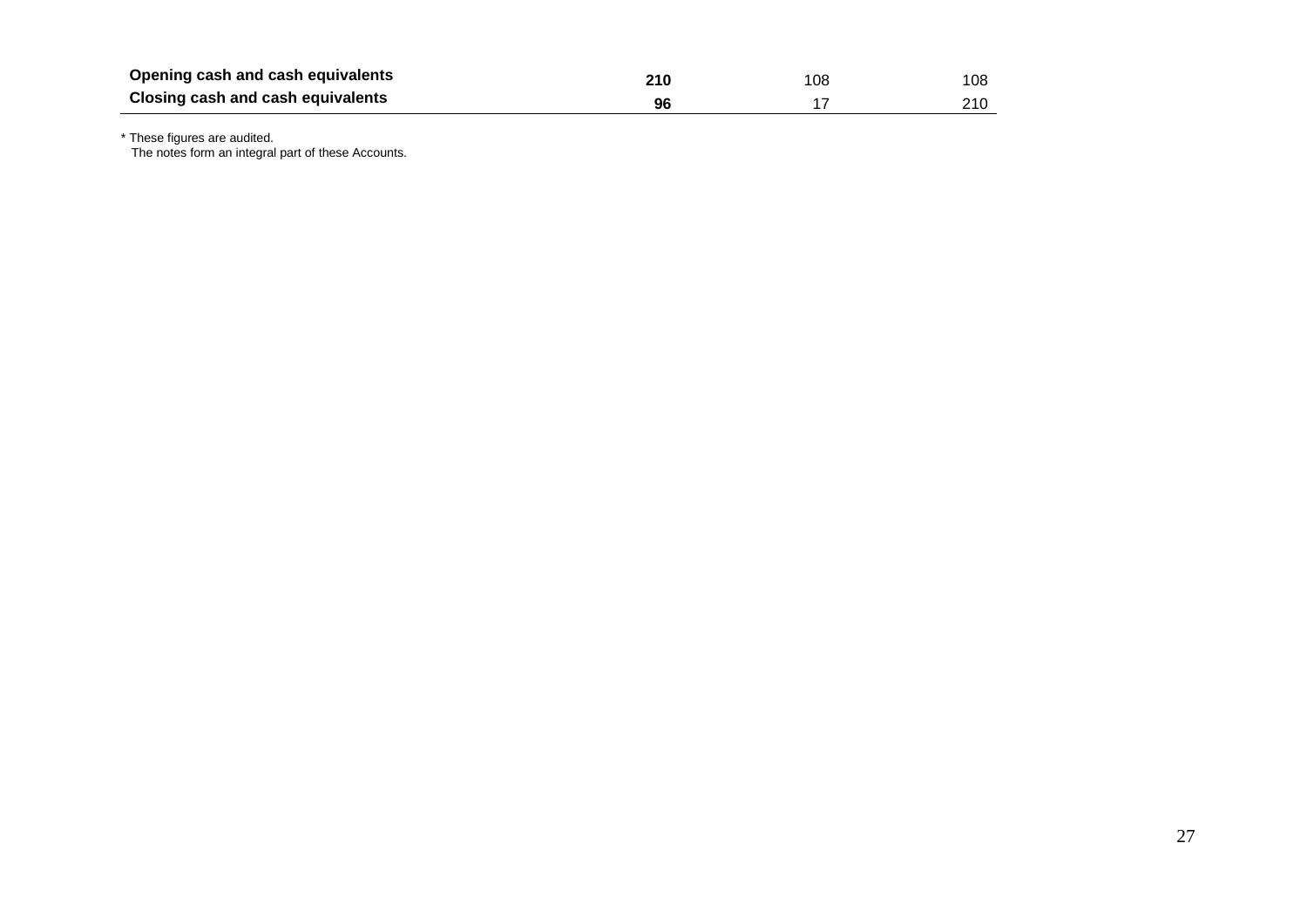# **CONDENSED NOTES TO THE ACCOUNTS**

# **1. Nature of Financial Information**

### **Basis of accounting**

The half-yearly financial results cover the six months ended 31 August 2015. The Company applies UK Generally Accepted Accounting Principles in its annual financial statements, and is intending to adopt FRS 102 and the AIC's Statement of Recommended Practice issued in November 2014 for its financial year ending 29 February 2016. The financial statements for the six months to 31 August 2015 have therefore been prepared in accordance with FRS 104 'Interim Financial Reporting'. The Directors do not expect any significant changes to the Company's accounting policies as a result of the adoption of FRS 102. The accounts have therefore been prepared on the basis of the same accounting policies as set out in the Company's Annual Report and Financial Statements for the year ended 28 February 2015.

The comparative figures for the financial year ended 28 February 2015 are not the Company's statutory accounts for that financial year, but are based on those accounts, represented as necessary to comply with FRS 102.

In determining the analysis of total income and expenses as between capital return and revenue return, the Directors have followed the guidance contained in the AIC SORP, as revised in 2009, and on the assumption that the Company maintains VCT status.

The financial information contained in this report does not constitute full statutory accounts as defined in Section 434 of the Companies Act 2006. The financial information for the six month period ended 31 August 2015 and the six month period ended 31 August 2014 has not been audited or reviewed by the Company's Auditors pursuant to the Auditing Practices Board guidance on such reviews.

The information for the year ended 28 February 2015 has been extracted from the latest published Annual Report and Accounts, which have been filed with the Registrar of Companies. The report of the Auditors on those Accounts contained no qualification or statement under Section 498(2) or (3) of the Companies Act 2006.

#### **Going concern**

After making enquiries, and having reviewed the portfolio, balance sheet and projected income and expenditure for the next twelve months, the Directors have a reasonable expectation that the Company has adequate resources to continue in operation for the foreseeable future. The Directors have therefore adopted the going concern basis in preparing these Accounts.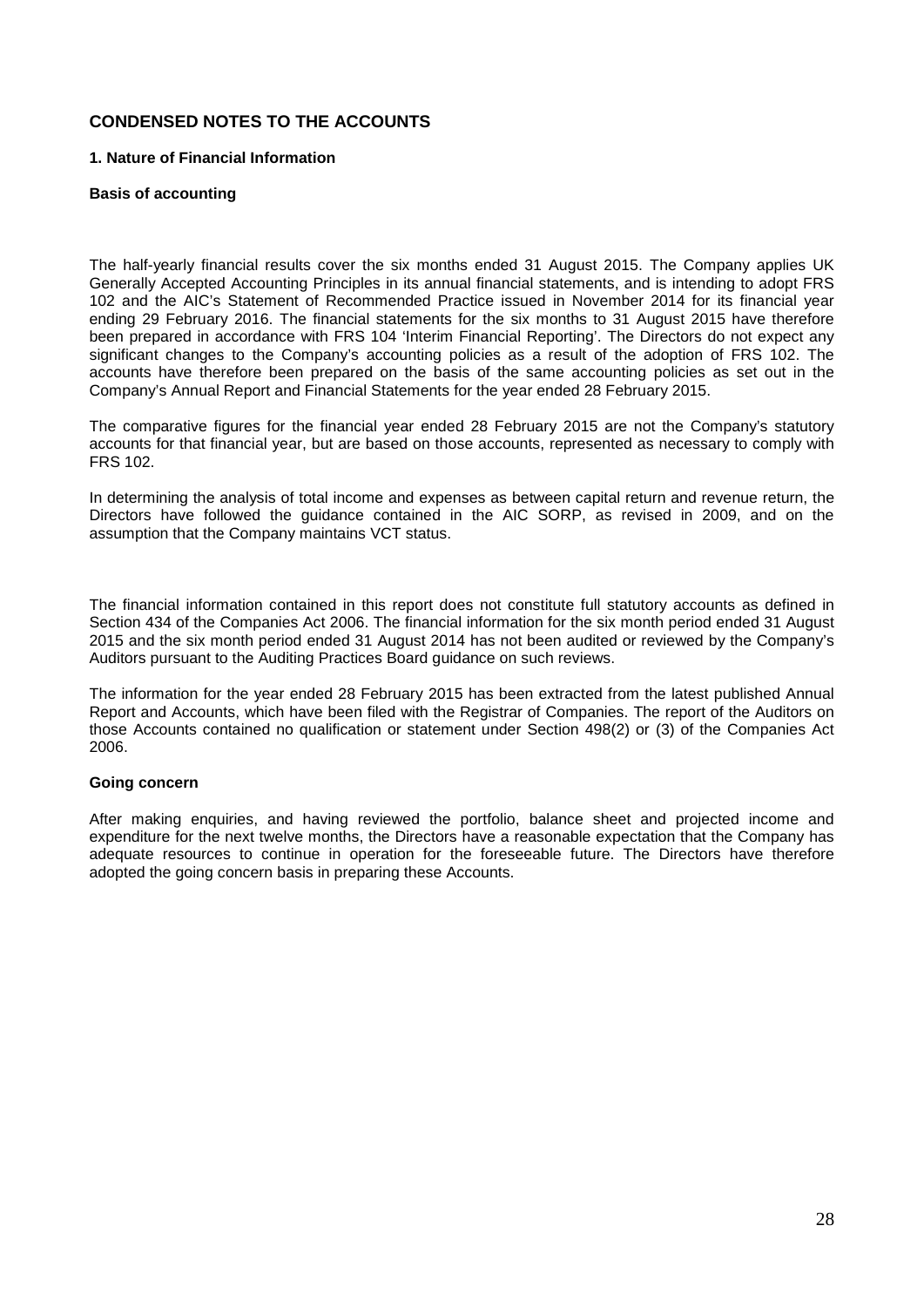#### **2. Return per Share**

|                           | <b>6 Months Ended</b><br>31 August 2015 |                | 6 Months Ended<br>31 August 2014 |         |         | 12 Months Ended<br>28 February 2015 |         |         |       |
|---------------------------|-----------------------------------------|----------------|----------------------------------|---------|---------|-------------------------------------|---------|---------|-------|
|                           | Revenue                                 | <b>Capital</b> | Total                            | Revenue | Capital | Total                               | Revenue | Capital | Total |
|                           | pence                                   | pence          | pence                            | pence   | pence   | pence                               | pence   | Pence   | pence |
| Return per ordinary share | (0.7)                                   | (3.4)          | (4.1)                            | (0.4)   | 0.4     | 0.0                                 | (1.2)   | (0.3)   | (1.5) |
| Return per C share        | (0.7)                                   | (3.7)          | (4.4)                            | (0.7)   | 1.2     | 0.5                                 | (1.2)   | 4.3     | 3.1   |

#### **Ordinary shares**

Revenue return per ordinary share is based on the net revenue loss on ordinary activities after taxation of £32,000 (31 August 2014: loss of £20,000; 28 February 2015: loss of £57,000) and on 4,738,463 ordinary shares (31 August 2014: 4,738,463; 28 February 2015: 4,738,463), being the weighted average number of ordinary shares in issue during the period.

Capital return per ordinary share is based on the net capital loss for the period of £160,000 (31 August 2014: gain of £20,000; 28 February 2015: loss of £16,000) and on 4,738,463 ordinary shares (31 August 2014: 4,738,463; 28 February 2015: 4,738,463), being the weighted average number of ordinary shares in issue during the period.

Total return per ordinary share is based on the net loss on ordinary activities for the period of £192,000 (31 August 2014: £nil; 28 February 2015: loss of £73,000) and on 4,738,463 ordinary shares (31 August 2014: 4,738,463; 28 February 2015: 4,738,463), being the weighted average number of ordinary shares in issue during the period.

#### **C shares**

Revenue return per C share is based on the net revenue loss on ordinary activities after taxation of £14,000 (31 August 2014: loss of £13,000; 28 February 2015: loss of £23,000) and on 1,931,095 C shares (31 August 2014: 1,931,095; 28 February 2015: 1,931,095), being the weighted average number of C shares in issue during the period.

Capital return per C share is based on the net capital loss for the period of £72,000 (31 August 2014: gain of £23,000; 28 February 2015: gain of £84,000) and on 1,931,095 C shares (31 August 2014: 1,931,095; 28 February 2015: 1,931,095), being the weighted average number of C shares in issue during the period.

Total return per C share is based on the total loss for the period of £86,000 (31 August 2014: gain of £10,000; 28 February 2015: gain of £61,000) and on 1,931,095 C shares (31 August 2014: 1,931,095; 28 February 2015: 1,931,095), being the weighted average number of C shares in issue during the period.

#### **3. Taxation on Ordinary Activities**

The estimated effective tax rate at the year end is 0 per cent. for both share funds. This remains unchanged from the prior period.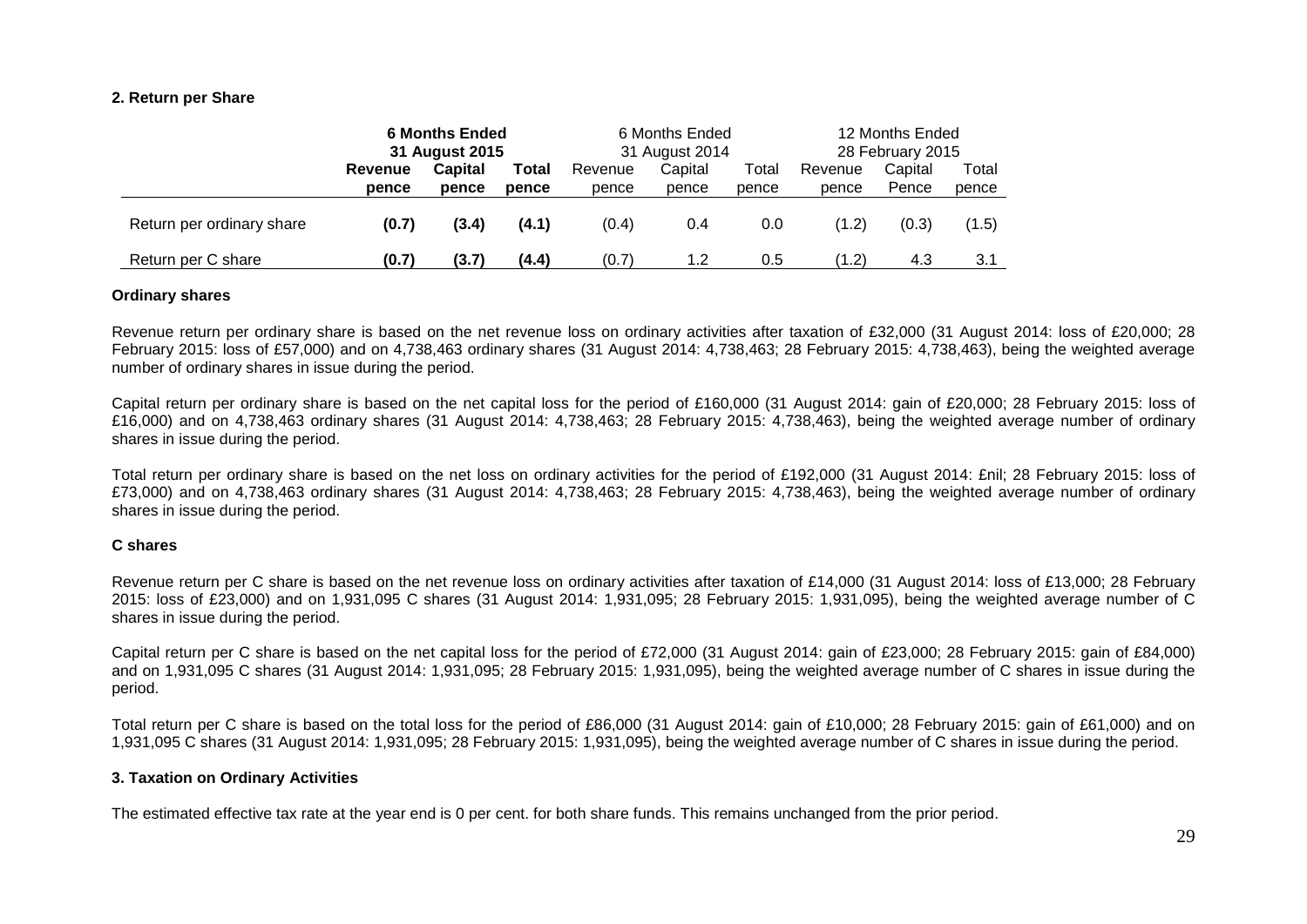# **4. Investments at Fair Value through Profit or Loss**

|                                           | 31 August<br>2015<br>£'000 | 31 August<br>2014<br>£'000 | 28 February<br>2015<br>£'000 |
|-------------------------------------------|----------------------------|----------------------------|------------------------------|
| <b>Ordinary Share Fund</b>                |                            |                            |                              |
| <b>Investment portfolio summary</b>       |                            |                            |                              |
| <b>Investments in Structured Products</b> | 920                        | 1,946                      | 909                          |
| Quoted/unquoted investments               | 1,638                      | 2,303                      | 2,151                        |
| Other investments                         | 1                          | 1                          | 1                            |
|                                           | 2,559                      | 4,250                      | 3,061                        |
|                                           |                            |                            |                              |
| <b>C Share Fund</b>                       |                            |                            |                              |
| <b>Investment portfolio summary</b>       |                            |                            |                              |
| <b>Investments in Structured Products</b> | 521                        | 519                        | 538                          |
| Quoted/unquoted investments               | 1,061                      | 1,157                      | 1,110                        |
| Other investments                         | 1                          | 1                          | 1                            |
|                                           | 1,583                      | 1,677                      | 1,649                        |
|                                           |                            |                            |                              |
| <b>Total</b>                              |                            |                            |                              |
| <b>Investment portfolio summary</b>       |                            |                            |                              |
| <b>Investments in Structured Products</b> | 1,441                      | 2,465                      | 1,447                        |
| Quoted/unquoted investments               | 2,699                      | 3,460                      | 3,261                        |
| Other investments                         | $\mathbf{2}$               | $\overline{2}$             | $\overline{2}$               |
|                                           | 4,142                      | 5,927                      | 4,710                        |
|                                           |                            |                            |                              |
| 5. Net Asset Value per Share              |                            |                            |                              |
|                                           |                            |                            |                              |
|                                           | 31 August                  | 31 August                  | 28 February                  |
|                                           | 2015                       | 2014                       | 2015                         |
|                                           | pence                      | pence                      | pence                        |
| Net asset value per ordinary share        | 57.2                       | 90.0                       | 66.4                         |
| Net asset value per C share               | 81.2                       | 87.4                       | 90.1                         |

The basic net asset value per ordinary share is based on net assets (including current period revenue) of £2,711,000 (31 August 2014: £4,263,000; 28 February 2015: £3,148,000) and on 4,738,463 ordinary shares (31 August 2014: 4,738,463; 28 February 2015: 4,738,463), being the number of ordinary shares in issue at the period end.

The basic net asset value per C share is based on net assets of £1,569,000 (31 August 2014: £1,688,000; 28 February 2015: £1,739,000) and on 1,931,095 C shares (31 August 2014: 1,931,095; 28 February 2015: 1,931,095), being the number of C shares in issue at the period end.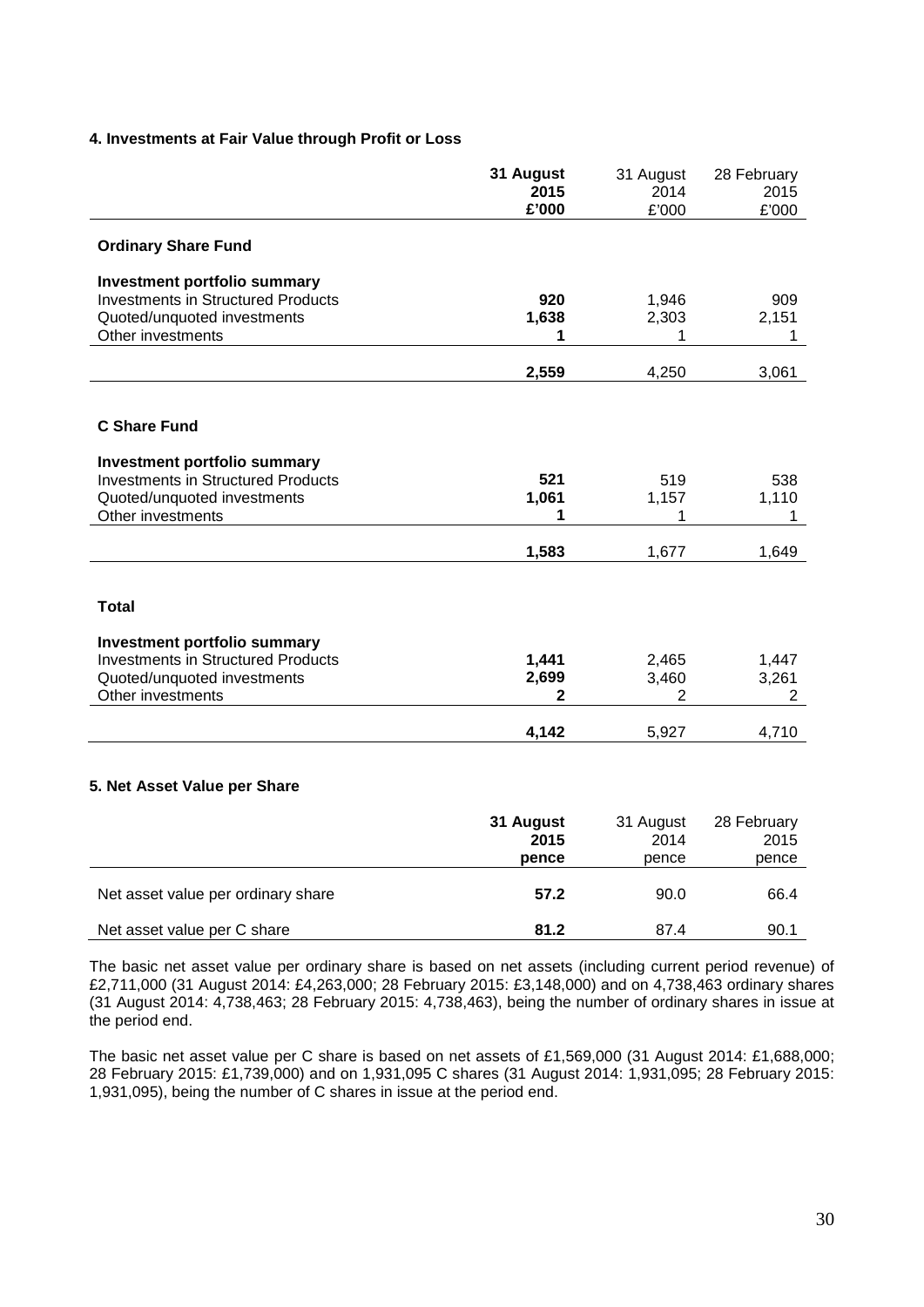|                                                                                                                                                                 | 31 August<br>2015<br>£'000   | 31 August<br>2014<br>£'000 | 28 February<br>2015<br>£'000 |
|-----------------------------------------------------------------------------------------------------------------------------------------------------------------|------------------------------|----------------------------|------------------------------|
| <b>Ordinary Share Fund</b>                                                                                                                                      |                              |                            |                              |
| Loss on ordinary activities before tax<br>Loss/(gain) on investments<br>(Increase)/decrease in debtors<br>Decrease in creditors                                 | (192)<br>148<br>(29)<br>(16) | (37)<br>(26)<br>(23)       | (73)<br>(16)<br>11<br>(30)   |
| Cash flow from operating activities                                                                                                                             | (89)                         | (86)                       | (108)                        |
| <b>C Share Fund</b><br>(Loss)/profit on ordinary activities before tax<br>Loss/(gain) on investments<br>(Increase)/decrease in debtors<br>Decrease in creditors | (86)<br>65<br>(18)<br>(4)    | 10<br>(30)<br>(12)         | 61<br>(97)<br>3<br>(2)       |
| Cash flow from operating activities                                                                                                                             | (43)                         | (32)                       | (35)                         |
| <b>Total</b><br>(Loss)/profit on ordinary activities before tax<br>Loss/(gain) on investments<br>(Increase)/decrease in debtors<br>Decrease in creditors        | (278)<br>213<br>(47)<br>(20) | 10<br>(67)<br>(38)<br>(23) | (12)<br>(113)<br>14<br>(32)  |
| Cash flow from operating activities                                                                                                                             | (132)                        | (118)                      | (143)                        |

# **6. Reconciliation of Net Profit before Tax to Cash Flow from Operating Activities**

# **7. Called-up Share Capital**

|                            | <b>Number</b> | 31 August<br>2015<br>£'000 |
|----------------------------|---------------|----------------------------|
| Ordinary shares of 1p each | 4,738,463     | 47                         |
| C shares of 1p each        | 1,931,095     | 19                         |

# **8. Fair Value Hierarchy**

All investments are initially recognised and subsequently measured at fair value. Changes in fair value are recognised in the Income Statement.

The methods of fair value measurement are classified into a hierarchy based on reliability of the information used to determine the valuation.

- Level a Fair value is measured based on quoted prices in an active market.<br>Level b Fair value is measured based on directly observable current market
- Fair value is measured based on directly observable current market prices or indirectly being derived from market prices.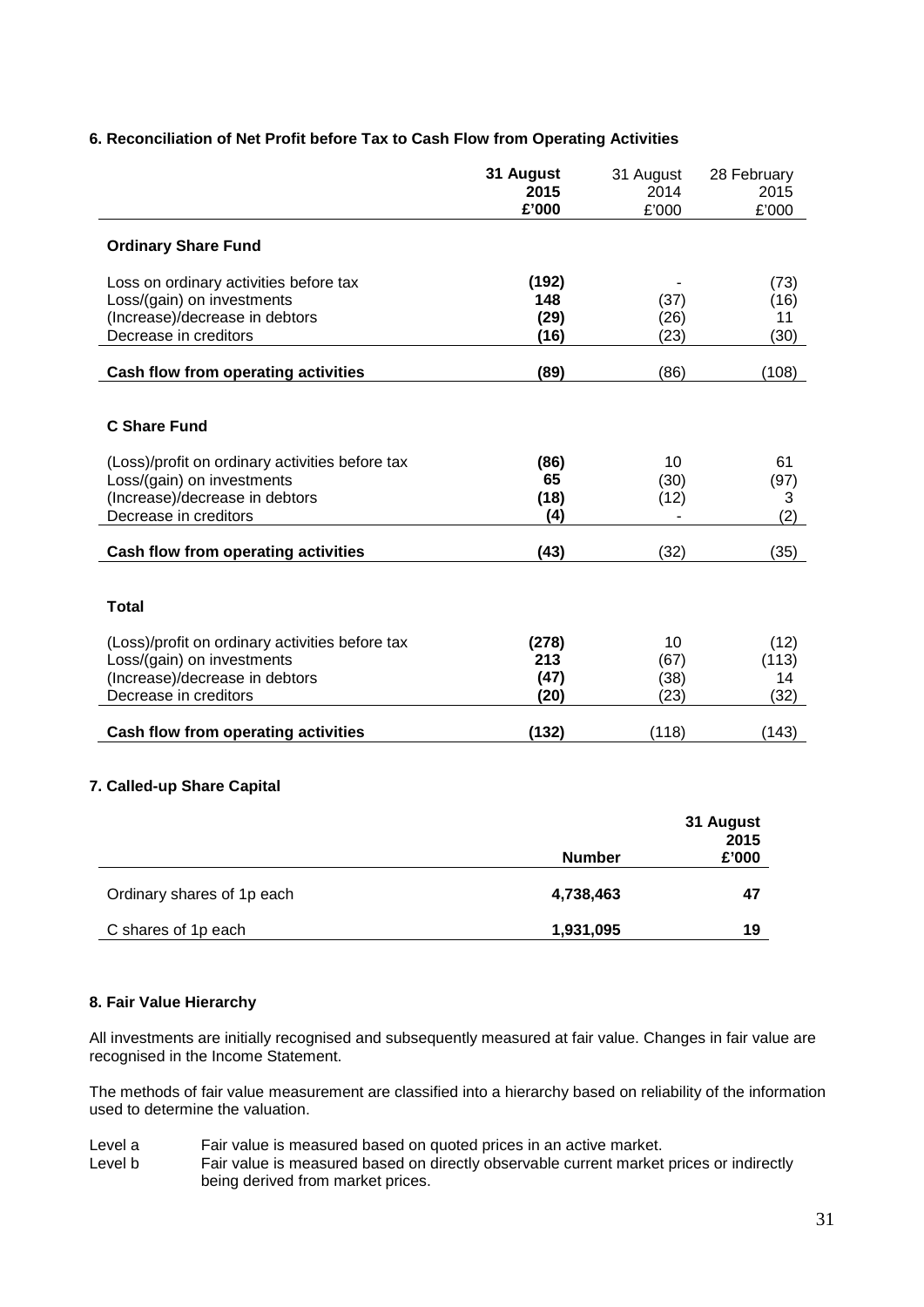Level c (i) Fair value is measured using a valuation technique that is based on data from an observable market or;

Level c (ii) Fair value is measured using a valuation technique that is not based on data from an observable market.

|                                                                                                      | Level a<br>£'000 | Level b<br>£'000  | Level c (i)<br>£'000 | Level c (ii)<br>£'000   | Total<br>£'000        |
|------------------------------------------------------------------------------------------------------|------------------|-------------------|----------------------|-------------------------|-----------------------|
| <b>Ordinary Share Fund</b>                                                                           |                  |                   |                      |                         |                       |
| Opening book cost                                                                                    | 121              | 489               |                      | 2,158                   | 2,768                 |
| Opening unrealised appreciation                                                                      | (32)             | 420               |                      | (95)                    | 293                   |
| Opening valuation                                                                                    | 89               | 909               | ۰                    | 2,063                   | 3,061                 |
| Movements in the period:<br>Purchase at cost<br>Sales – proceeds<br>Sales - realised losses on sales | (79)<br>(41)     |                   |                      | (275)                   | (354)<br>(41)         |
| Unrealised losses realised during the<br>period<br>(Decrease)/increase in unrealised                 | (32)             |                   |                      |                         | (32)                  |
| appreciation                                                                                         |                  | 11                |                      | (150)                   | (139)                 |
| Closing valuation                                                                                    |                  | 920               |                      | 1,638                   | 2,559                 |
| Closing book cost<br>Closing unrealised appreciation<br>Closing valuation                            |                  | 489<br>431<br>920 |                      | 1,883<br>(245)<br>1,638 | 2,373<br>186<br>2,559 |
|                                                                                                      |                  |                   |                      |                         |                       |

|                                      | Level a<br>£'000 | Level b<br>£'000 | Level c (i)<br>£'000 | Level c (ii)<br>£'000 | Total<br>£'000 |
|--------------------------------------|------------------|------------------|----------------------|-----------------------|----------------|
| <b>C Share Fund</b>                  |                  |                  |                      |                       |                |
| Opening book cost                    | 231              | 328              |                      | 855                   | 1,414          |
| Opening unrealised appreciation      | 88               | 210              |                      | (63)                  | 235            |
| Opening valuation                    | 319              | 538              |                      | 792                   | 1,649          |
| Movements in the period:             |                  |                  |                      |                       |                |
| Purchase at cost                     |                  |                  |                      |                       |                |
| Sales – proceeds                     |                  |                  |                      |                       |                |
| Sales – realised gains/(losses) on   |                  |                  |                      |                       |                |
| sales                                |                  |                  |                      |                       |                |
| Unrealised gains/(losses) realised   |                  |                  |                      |                       |                |
| during the period                    |                  |                  |                      |                       |                |
| (Decrease)/increase in unrealised    |                  |                  |                      |                       |                |
| appreciation)/increase in unrealised | (60)             | (17)             |                      | 11                    | (66)           |
| appreciation                         |                  |                  |                      |                       |                |
| Closing valuation                    | 259              | 521              |                      | 803                   | 1,583          |
|                                      |                  |                  |                      |                       |                |
| Closing book cost                    | 231              | 328              |                      | 855                   | 1,414          |
| Closing unrealised appreciation      | 28               | 193              |                      | (52)                  | 169            |
| Closing valuation                    | 259              | 521              |                      | 803                   | 1,583          |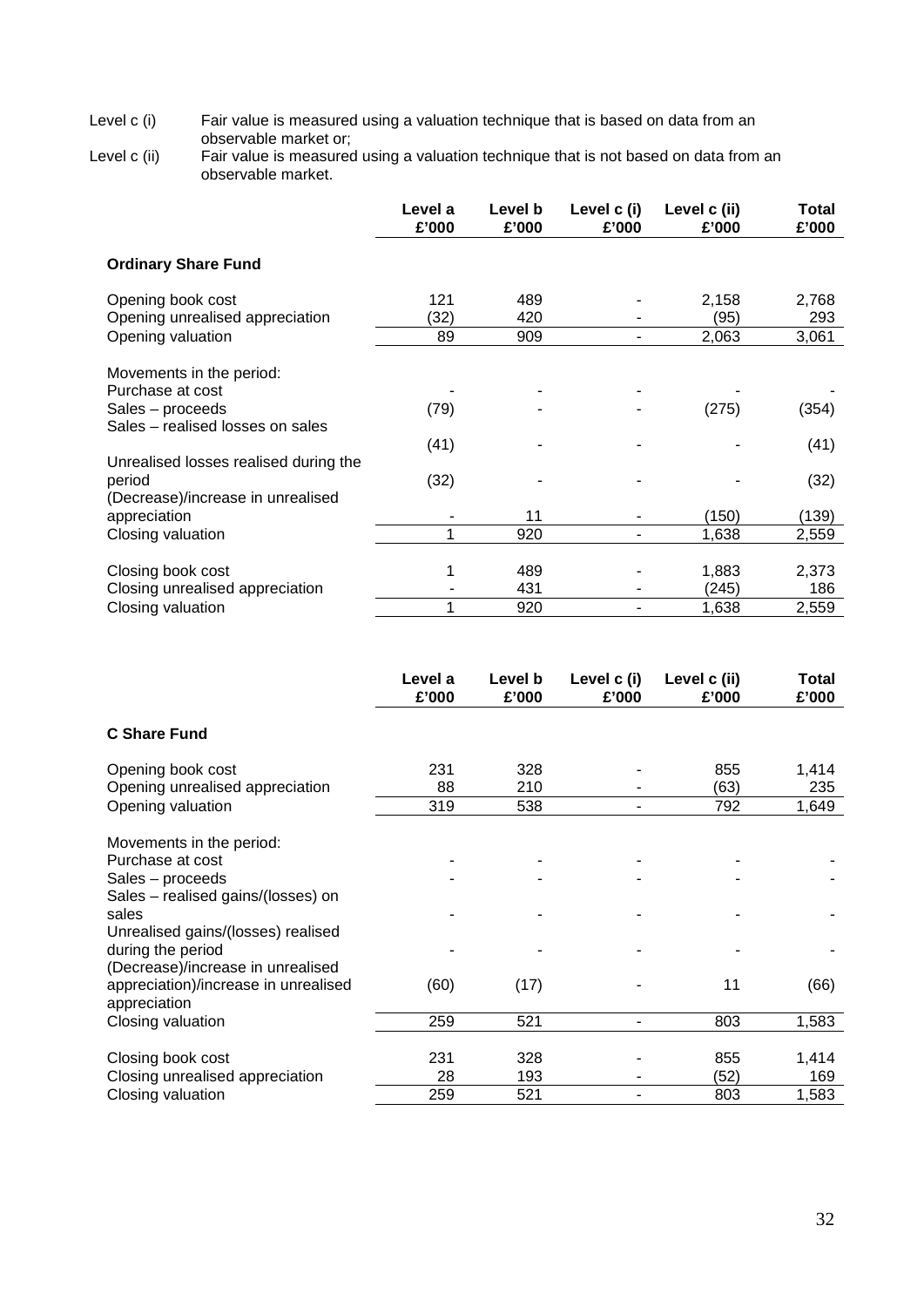|                                                      | Level a<br>£'000 | Level b<br>£'000 | Level c (i)<br>£'000 | Level c (ii)<br>£'000 | Total<br>£'000 |
|------------------------------------------------------|------------------|------------------|----------------------|-----------------------|----------------|
| Total                                                |                  |                  |                      |                       |                |
| Opening book cost                                    | 352              | 817              |                      | 3,013                 | 4,182          |
| Opening unrealised appreciation                      | 56               | 630              |                      | (158)                 | 528            |
| Opening valuation                                    | 408              | 1,447            |                      | 2,855                 | 4,710          |
| Movements in the period:                             |                  |                  |                      |                       |                |
| Purchase at cost                                     |                  |                  |                      |                       |                |
| Sales – proceeds<br>Sales – realised losses on sales | (79)             |                  |                      | (275)                 | (354)          |
|                                                      | (41)             |                  |                      |                       | (41)           |
| Unrealised losses realised during the                |                  |                  |                      |                       |                |
| period                                               | (32)             |                  |                      |                       | (32)           |
| decrease in unrealised appreciation                  |                  |                  |                      |                       |                |
|                                                      | (60)             | (6)              |                      | (139)                 | (205)          |
| Closing valuation                                    | 260              | 1,441            | -                    | 2,441                 | 4,142          |
|                                                      |                  |                  |                      |                       |                |
| Closing book cost                                    | 232              | 817              |                      | 2,738                 | 3,787          |
| Closing unrealised appreciation                      | 28               | 624              |                      | (297)                 | 355            |
| Closing valuation                                    | 260              | 1,441            |                      | 2,441                 | 4,142          |

# **9. Dividends**

For the year to 28 February 2015, the Ordinary Share Fund declared a final dividend of 5.25p per ordinary share on 4,738,463 shares amounting to £248,769. The dividend was paid on 29 July 2015 to ordinary shareholders on the register at 26 June 2015.

For the year to 28 February 2015, the C Share Fund declared a final dividend of 4.5p per C share on 1,931,095 shares amounting to £86,899. The dividend was paid on 29 July 2015 to C shareholders on the register at 26 June 2015.

# **10. Transactions with Related Parties**

John Glencross, a Director of the Company, is considered to be a related party due to his position as Chief Executive and a director of Calculus Capital, one of the Company's Investment Managers. He does not receive any remuneration from the Company. He is a director of Terrain, a company in which the Company has invested. Fees for the provision of Mr Glencross as a director of these companies are paid to Calculus Capital and are disclosed in note 11.

#### **11. Transactions with Investment Managers**

Investec Structured Products is an Investment Manager to the Company and is entitled to a performance incentive fee. Investec Structured Products will receive an arrangement fee of 0.75 per cent. of the amount invested in each Structured Product. This arrangement fee shall be paid to Investec Structured Products by the issuer of the relevant Structured Product. No arrangement fee will be paid to Investec Structured Products in respect of any decision to invest in Investec-issued Structured Products. Investec Structured Products has agreed not to earn an annual management fee from the Company.

As at 31 August 2015, £76,668 (31 August 2014: £84,238; 28 February 2015: £52,580) was owed by Investec Structured Products as claw back of costs in excess of the agreed expenses cap of 3 per cent. to the Ordinary Share Fund. £38,000 (31 August 2014: £34,699; 28 February 2015: £23,003) was owed to the C Share Fund.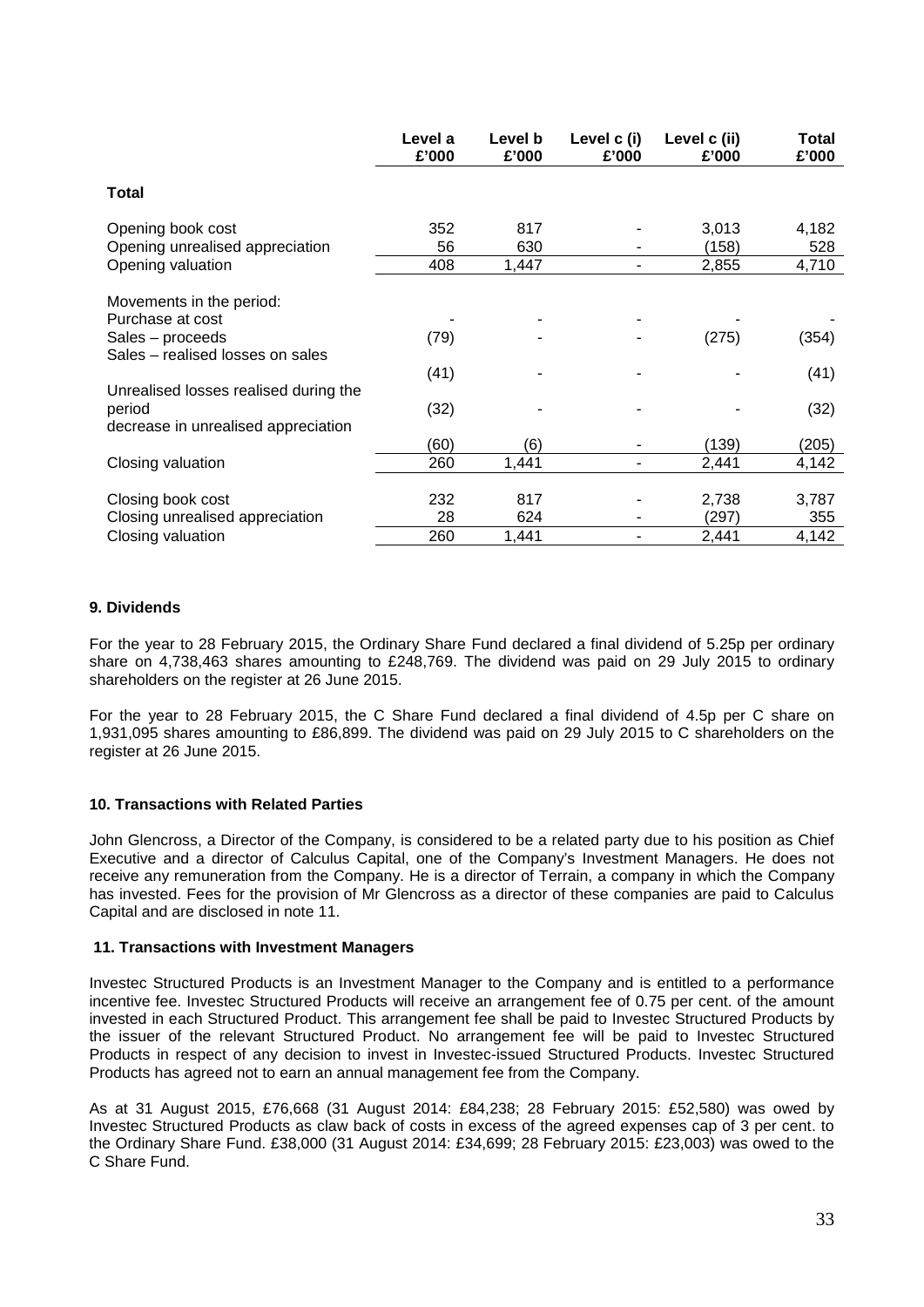Calculus Capital receives an annual fee from Terrain, Human Race, Metropolitan, Hampshire, Money Dashboard and Quai for the provision of a director, as well as an annual monitoring fee which also covers the provision of certain administrative support services. In the period ended 31 August 2015, the amount paid to Calculus Capital which was attributable to the investment made by the Company was £398 (31 August 2014: £533; 28 February 2015: £983) from Terrain; £1,784 (31 August 2014: £1,870; 28 February 2015: £3,530) from Human Race; £778 (31 August 2014: £1,302; 28 February 2015: £2,483) from Metropolitan; £1,514 (31 August 2014: £1,561; 28 February 2015: £3,009) from Hampshire; £458 (31 August 2014: £nil; 28 February 2015: £1,215) from Money Dashboard; and £705 (31 August 2014: £677; 28 February 2015: £1,596) from Quai (all excluding VAT).

Calculus Capital receives an annual fee from Dryden, Corfe, Brigantes and Benito's Hat for the provision of a director. In the period ended 31 August 2015, the amount paid to Calculus Capital which was attributable to the investment made by the Company was £14 (31 August 2014: £202; 28 February 2015: £285) from Dryden; £191 (31 August 2014: £375; 28 February 2015: £751) from Brigantes; £112 (31 August 2014: £222; 28 February 2015: £449) from Corfe, and £152 (31 August 2014: £149; 28 February 2015: £397) from Benito's Hat (all excluding VAT).

Calculus Capital also receives an annual monitoring fee from Tollan, MicroEnergy, Hembuild and AnTech which covers the provision of certain administrative support services. In the period ended 31 August 2015, the amount payable to Calculus Capital which was attributable to the investment made by the Company was £620 (31 August 2014: £1,218; 28 February 2015: £328) from Tollan; £671 (31 August 2014: £630; 28 February 2015: £1,189) from MicroEnergy; £979 (31 August 2014: £1,069; 28 February 2015: £3,612) from Hembuild; and £828 (31 August 2014: £1,029; 28 February 2015: £1,932) from AnTech (all excluding VAT).